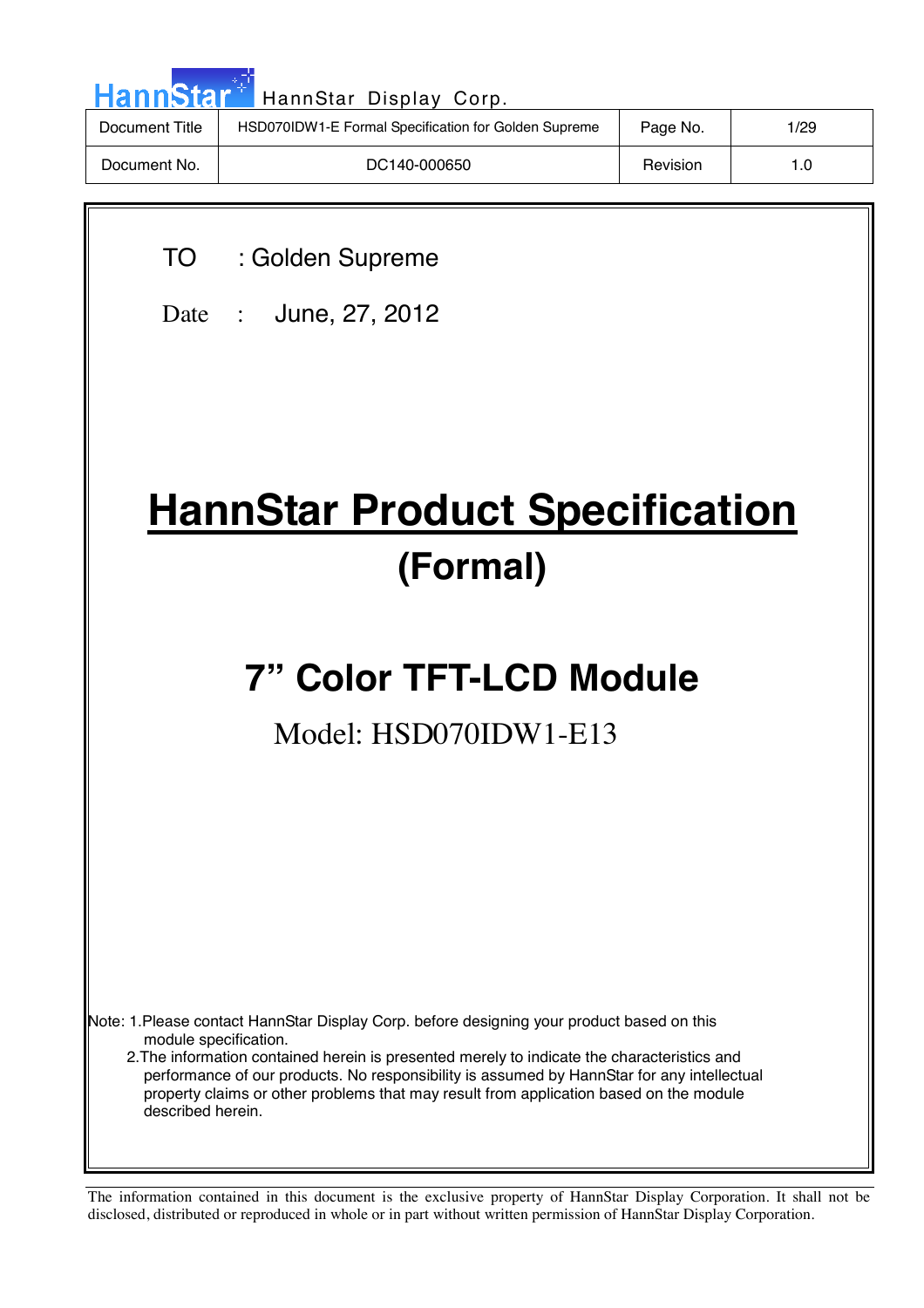| HannStar <sup>*</sup> | HannStar Display Corp.                               |          |      |
|-----------------------|------------------------------------------------------|----------|------|
| Document Title        | HSD070IDW1-E Formal Specification for Golden Supreme | Page No. | 2/29 |
| Document No.          | DC140-000650                                         | Revision | 1.0  |

ا ا

| <b>Record of Revisions</b> |                |           |                                                |  |
|----------------------------|----------------|-----------|------------------------------------------------|--|
| Rev.                       | Date           | Sub-Model | Description of change                          |  |
| $1.0\,$                    | June, 27, 2012 | E13       | Formal Product Specification was first issued. |  |
|                            |                |           |                                                |  |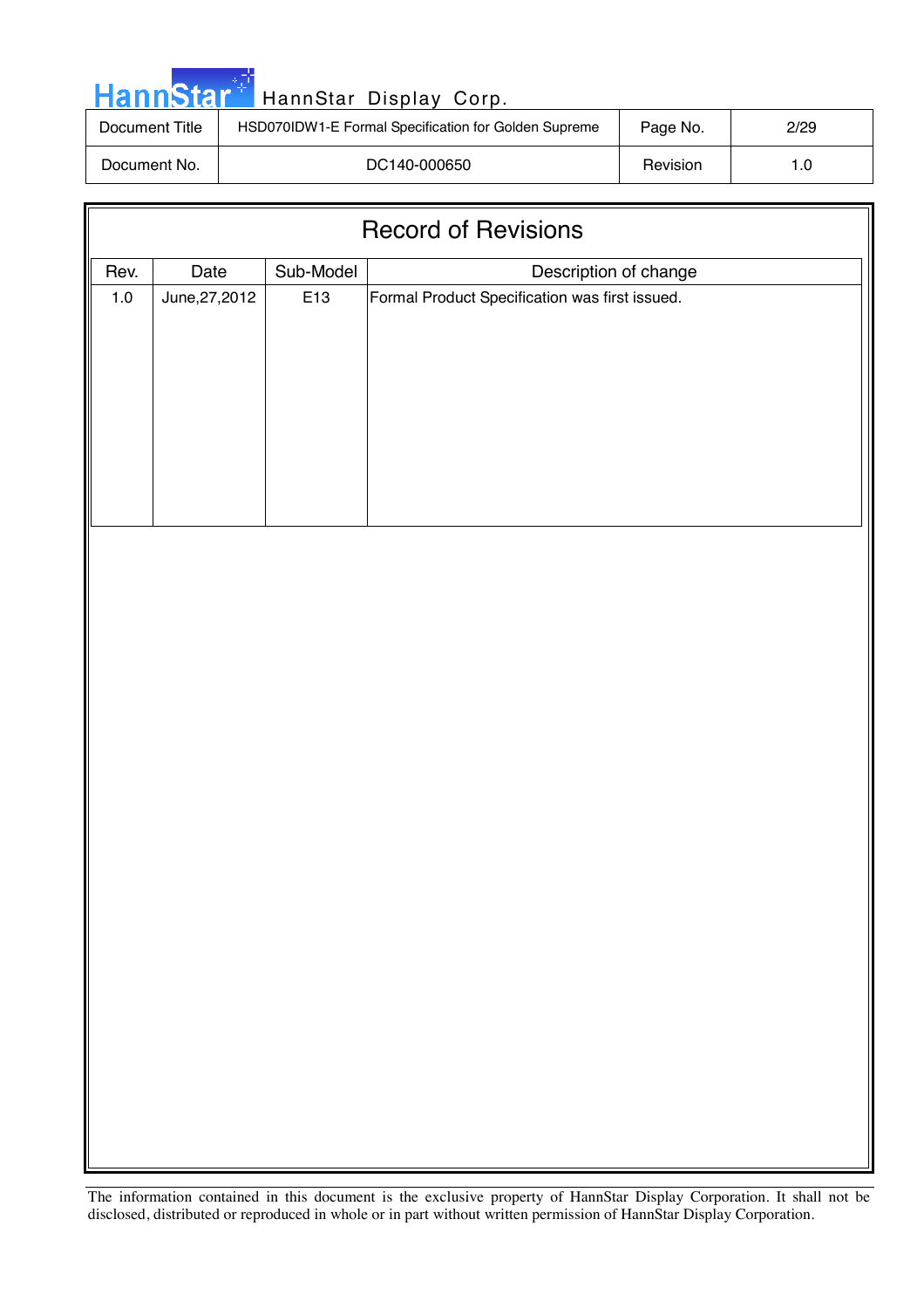| <b>HannStar</b> *<br>HannStar Display Corp. |                                                      |          |      |  |  |  |
|---------------------------------------------|------------------------------------------------------|----------|------|--|--|--|
| Document Title                              | HSD070IDW1-E Formal Specification for Golden Supreme | Page No. | 3/29 |  |  |  |
| Document No.                                | DC140-000650                                         | Revision | 1.0  |  |  |  |

والمراد

| Contents |
|----------|
|----------|

| 1.0  | p.4  |
|------|------|
| 2.0  | p.5  |
| 3.0  | p.6  |
| 4.0  | p.10 |
| 5.0  | p.11 |
| 6.0  | p.13 |
| 7.0  | p.23 |
| 8.0  | p.24 |
| 9.0  | p.26 |
| 10.0 | p.27 |
| 11.0 | p.28 |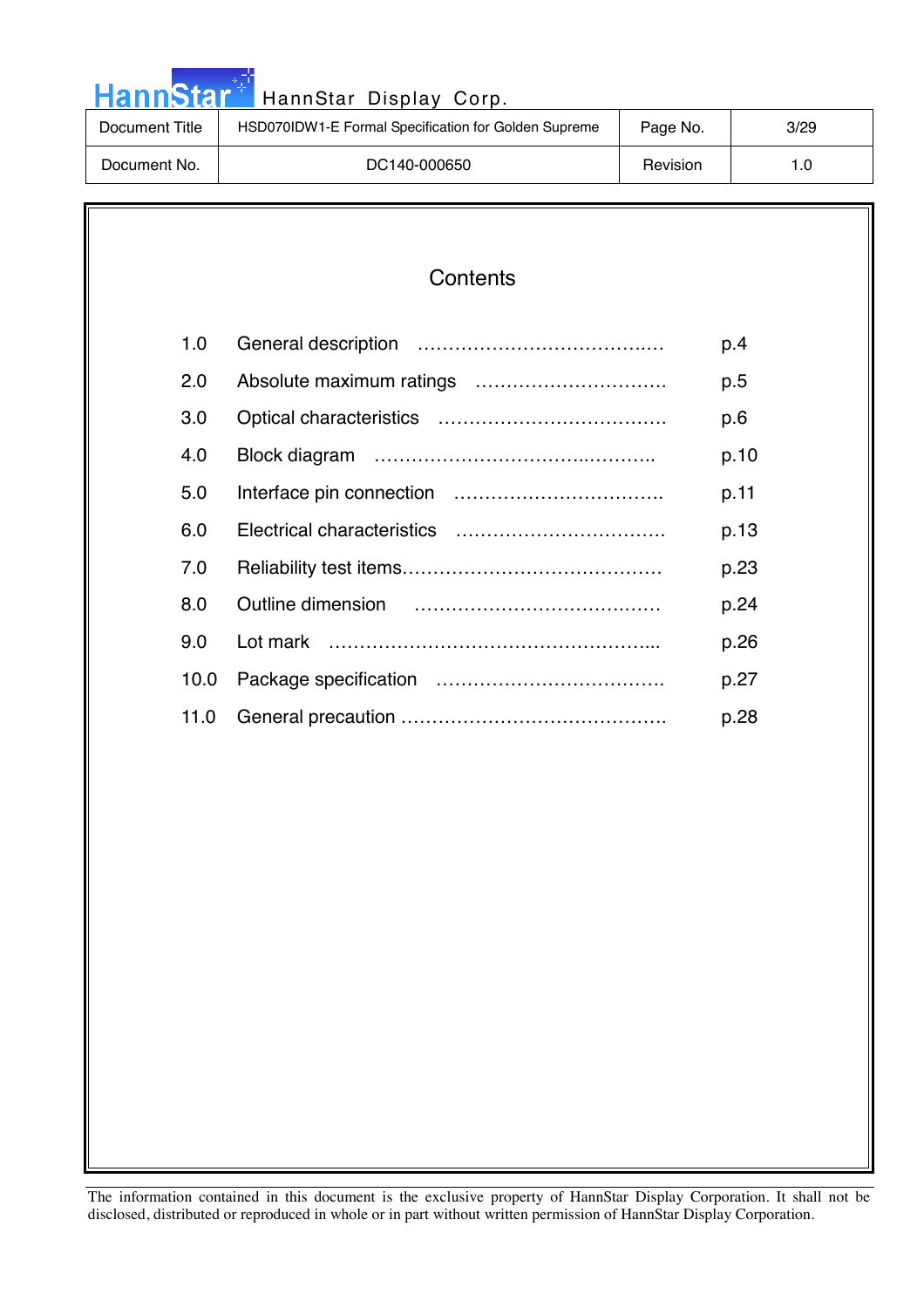|  |  | <b>HannStar</b> |  |
|--|--|-----------------|--|
|  |  |                 |  |

| Document Title | HSD070IDW1-E Formal Specification for Golden Supreme | Page No. | 4/29 |
|----------------|------------------------------------------------------|----------|------|
| Document No.   | DC140-000650                                         | Revision |      |

## **1.0 GENERAL DESCRIPTION**

#### **1.1 Introduction**

HannStar Display model HSD070IDW1-E13 is a color active matrix thin film transistor (TFT) liquid crystal display (LCD) that uses amorphous silicon TFT as a switching device. This model is composed of a TFT LCD panel, a driving circuit and a back- light system. This TFT LCD has a 7.0 (16:9) inch diagonally measured active display area with WVGA (800 horizontal by 480 vertical pixel) resolution.

#### **1.2 Features**

- 7 (16:9 diagonal) inch configuration
- $\blacksquare$  6 bits + FRC driver with 1 channel TTL interface
- LED Backlight
- Up/Down, Left/Right reversion selection
- RoHS/ Halogen Free Compliance

## **1.3 Applications**

- Automotive
- Mobile NB
- Digital Photo frame
- Multimedia applications and Others AV system

#### **1.4 General information**

| Item                        |                   | Specification                             | Unit   |
|-----------------------------|-------------------|-------------------------------------------|--------|
| <b>Outline Dimension</b>    |                   | 164.9 x 100.0 x 5.7 (Typ.)                | mm     |
| Display area                |                   | 153.6(H) x 86.64(V)                       | mm     |
| Number of Pixel             |                   | 800 RGB(H) x 480(V)                       | pixels |
| Pixel pitch                 |                   | $0.192(H) \times 0.1805(V)$               | mm     |
| Pixel arrangement           |                   | <b>RGB Vertical stripe</b>                |        |
| Display mode                |                   | Normally white                            |        |
| Surface treatment           |                   | Antiglare, Hard-Coating(3H) with EWV film |        |
| Weight                      |                   | 160 (Typ.)                                | g      |
| Back-light                  |                   | Single LED (Side-Light type)              |        |
| <b>Power</b><br>Consumption | <b>B/L System</b> | $2.16$ (Max.)                             | W      |

#### **1.5 Mechanical Information**

|                           | Item          |       | Typ.  | Max.  | Unit |
|---------------------------|---------------|-------|-------|-------|------|
|                           | Horizontal(H) | 164.6 | 164.9 | 165.2 | mm   |
| Module<br><b>Size</b>     | Vertical(V)   | 99.7  | 100.0 | 100.3 | mm   |
|                           | Depth(D)      | 5.4   | 5.7   | 6.0   | mm   |
| Weight (Without inverter) |               |       | 160   |       | g    |
|                           |               |       |       |       |      |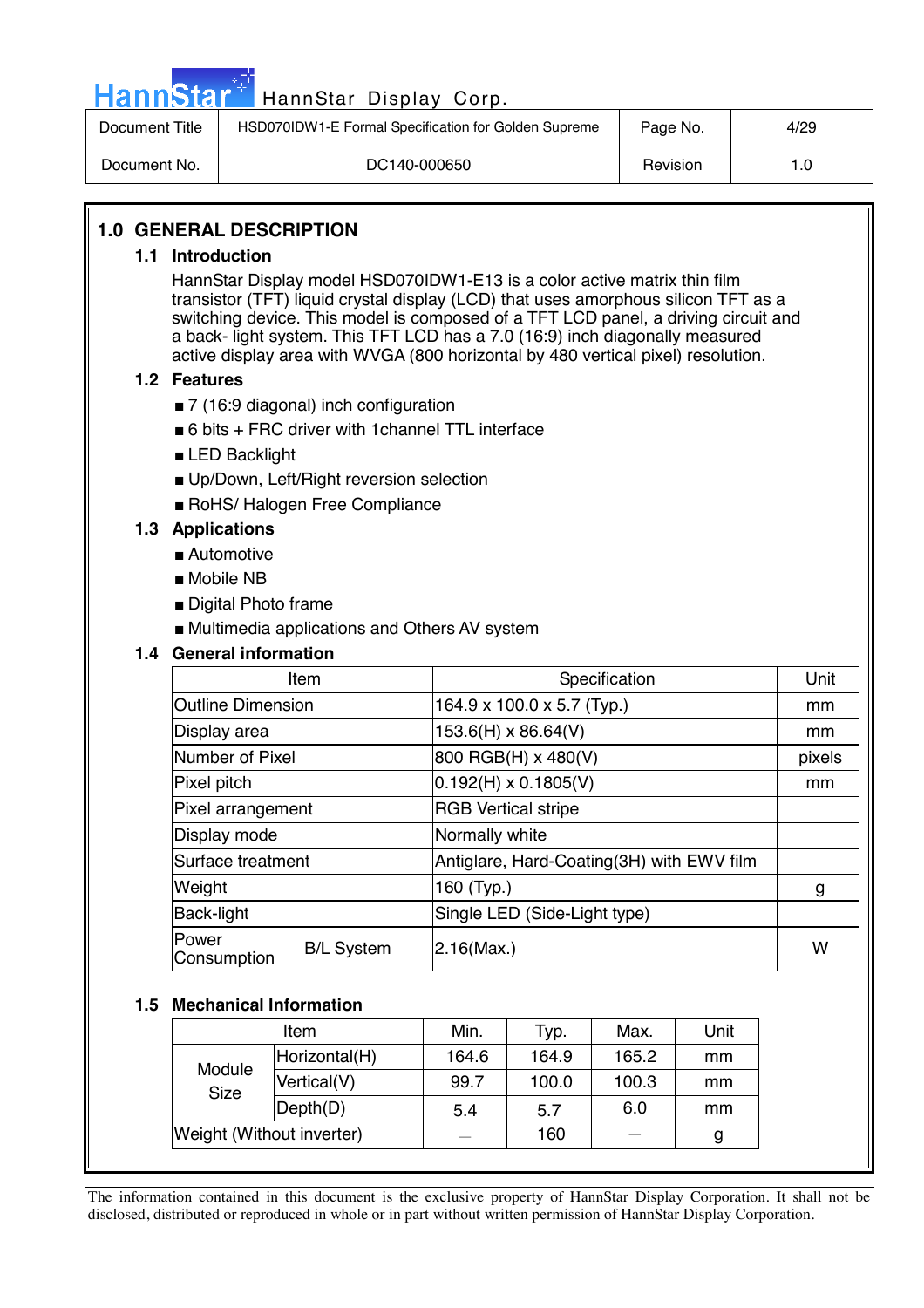|  |  | HannStar i |  |
|--|--|------------|--|
|  |  |            |  |
|  |  |            |  |

| Document Title | HSD070IDW1-E Formal Specification for Golden Supreme | Page No. | 5/29 |
|----------------|------------------------------------------------------|----------|------|
| Document No.   | DC140-000650                                         | Revision | 1.0  |

## **2.0 ABSOLUTE MAXIMUM RATINGS**

#### **2.1 Electrical Absolute Rating 2.1.1 TFT LCD Module**

## Item  $\vert$  Symbol | Min. | Max. | Unit | Note  $Vcc$  -0.3 6.0 V GND=0  $V_{GH}$  0.3 40 V GND=0  $V_{GL}$  -20 0.3 V GND=0  $AV_{DD}$  0.5 15 V AGND=0 Power supply voltage  $V_{COM}$  0 6 V Logic Signal Input Level  $\begin{vmatrix} V_1 & 1 & -0.3 \end{vmatrix}$  Vcc +0.3 V

## **2.1.2 Back-Light Unit**

| Item               | Symbol | $TVP$ . | Max. | Unit | <b>Note</b>    |
|--------------------|--------|---------|------|------|----------------|
| <b>LED</b> current |        | 180     |      | mA   | $(1)$ $(2)(3)$ |
| LED voltage        | v      | 10.5    |      |      | $(1)$ $(2)(3)$ |

**Note** 

- (1) Permanent damage may occur to the LCD module if beyond this specification. Functional operation should be restricted to the conditions described under normal operating conditions.
- (2) Ta = $25 \pm 2^{\circ}$ C
- (3) Test Condition: LED current 180 mA. The LED lifetime could be decreased if operating IL is larger than 180mA.

## **2.2 Environment Absolute Rating**

| Item                         | Symbol | Min. | Max. | Unit   | <b>Note</b> |
|------------------------------|--------|------|------|--------|-------------|
| <b>Operating Temperature</b> | opa    | -20  |      | $\sim$ |             |
| Storage Temperature          | stg    | -30  | 80   | $\sim$ |             |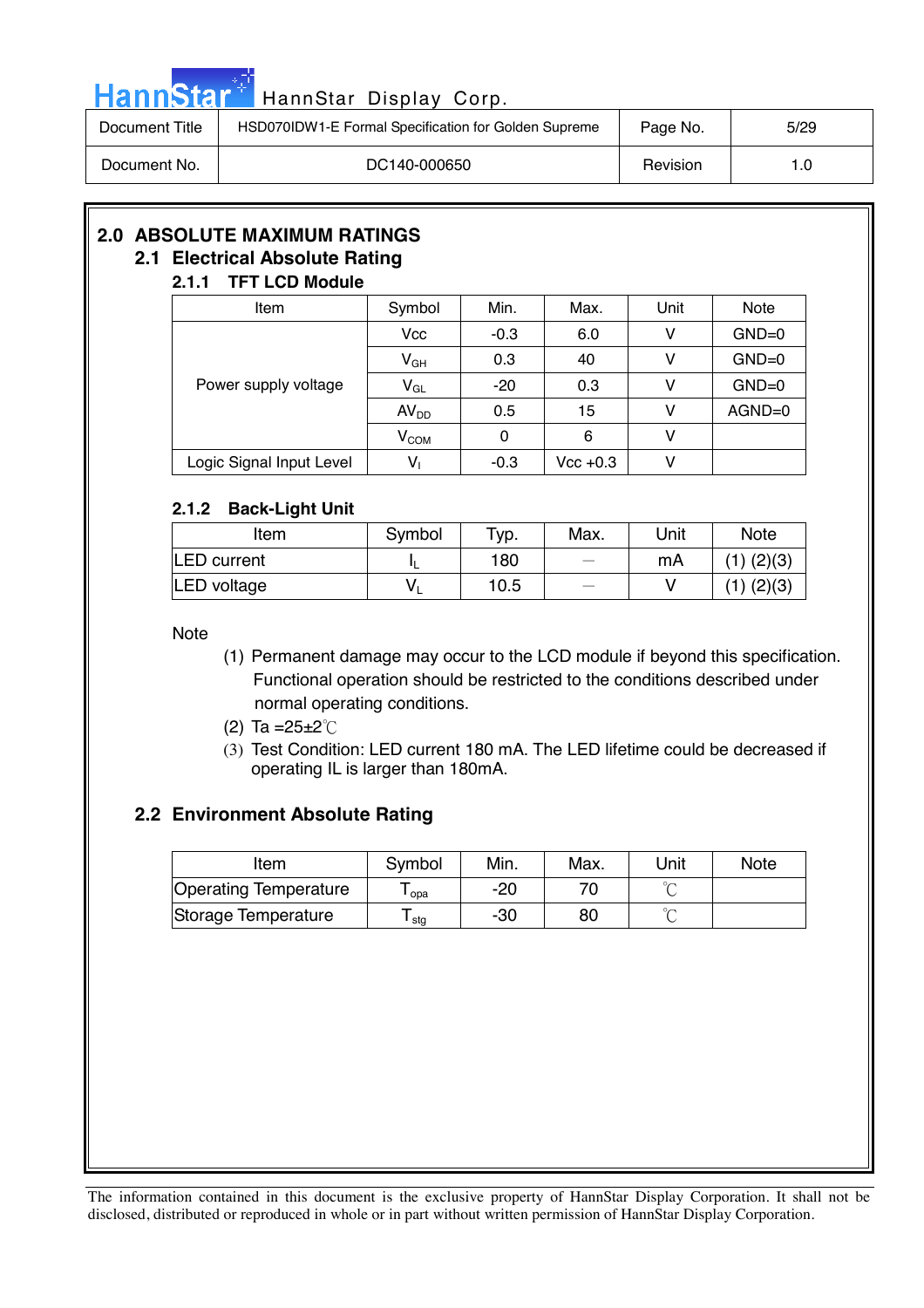| . . |  | annste |  |
|-----|--|--------|--|
| П   |  |        |  |

| Document Title | HSD070IDW1-E Formal Specification for Golden Supreme | Page No. | 6/29 |
|----------------|------------------------------------------------------|----------|------|
| Document No.   | DC140-000650                                         | Revision | 1.0  |

## **3.0 OPTICAL CHARACTERISTICS**

## **3.1 Optical specification**

| Item                         |               |                  | Symbol Condition  | Min.    | Typ.  | Max.           | Unit            | <b>Note</b>                       |
|------------------------------|---------------|------------------|-------------------|---------|-------|----------------|-----------------|-----------------------------------|
| Contrast                     |               | <b>CR</b>        |                   | 400     | 500   |                |                 | (1)(2)                            |
| Response                     | <b>Rising</b> | $T_{\rm R}$      |                   |         | 5     | $\overline{7}$ |                 |                                   |
| time                         | Falling       | $T_F$            | $\Theta = 0$      |         | 20    | 28             | msec            | (1)(3)                            |
| White luminance<br>(Center)  |               | $Y_L$            | Normal<br>viewing | 360     | 450   |                | $\text{cd/m}^2$ | (1)(4)<br>$(l_L = 180 \text{mA})$ |
| Color                        | White         |                  | angle             | 0.260   | 0.310 | 0.360          |                 |                                   |
| chromaticity<br>(CIE1931)    |               |                  |                   | 0.280   | 0.330 | 0.380          |                 |                                   |
|                              | Hor.          | $\Theta_L$       |                   | 60      | 75    |                |                 |                                   |
| Viewing                      |               | $\Theta_{\rm R}$ |                   | 60      | 75    |                |                 | (1)(4)                            |
| angle                        |               | $\Theta$ u       | CR > 10           | 40      | 60    |                |                 |                                   |
|                              | Ver.          | $\Theta_{\rm D}$ |                   | 50      | 70    |                |                 |                                   |
| <b>Brightness uniformity</b> |               | B <sub>UNI</sub> | $\Theta = 0$      | 70      |       |                | $\%$            | (5)(7)                            |
| <b>Optima View Direction</b> |               |                  |                   | O'<br>6 | clock |                |                 | (6)                               |

## **3.2 Measuring Condition**

- Measuring surrounding: dark room
- LED current I<sub>L</sub>: 180mA
- Ambient temperature: 25±2°C
- 15min. warm-up time.

## **3.3 Measuring Equipment**

- FPM520 of Westar Display technologies, INC., which utilized SR-3 for Chromaticity and BM-5A for other optical characteristics.
- Measuring spot size:  $20 \sim 21$  mm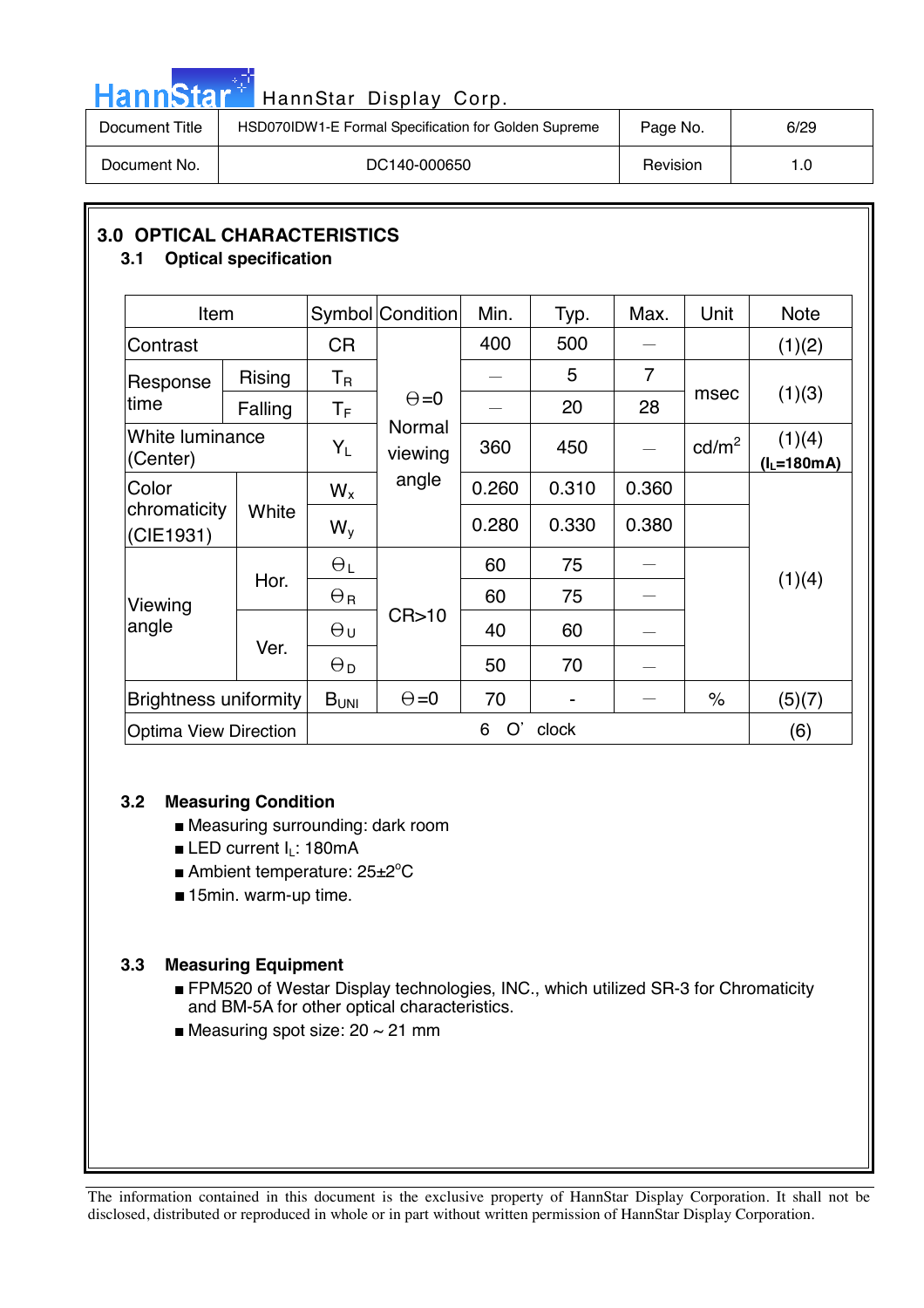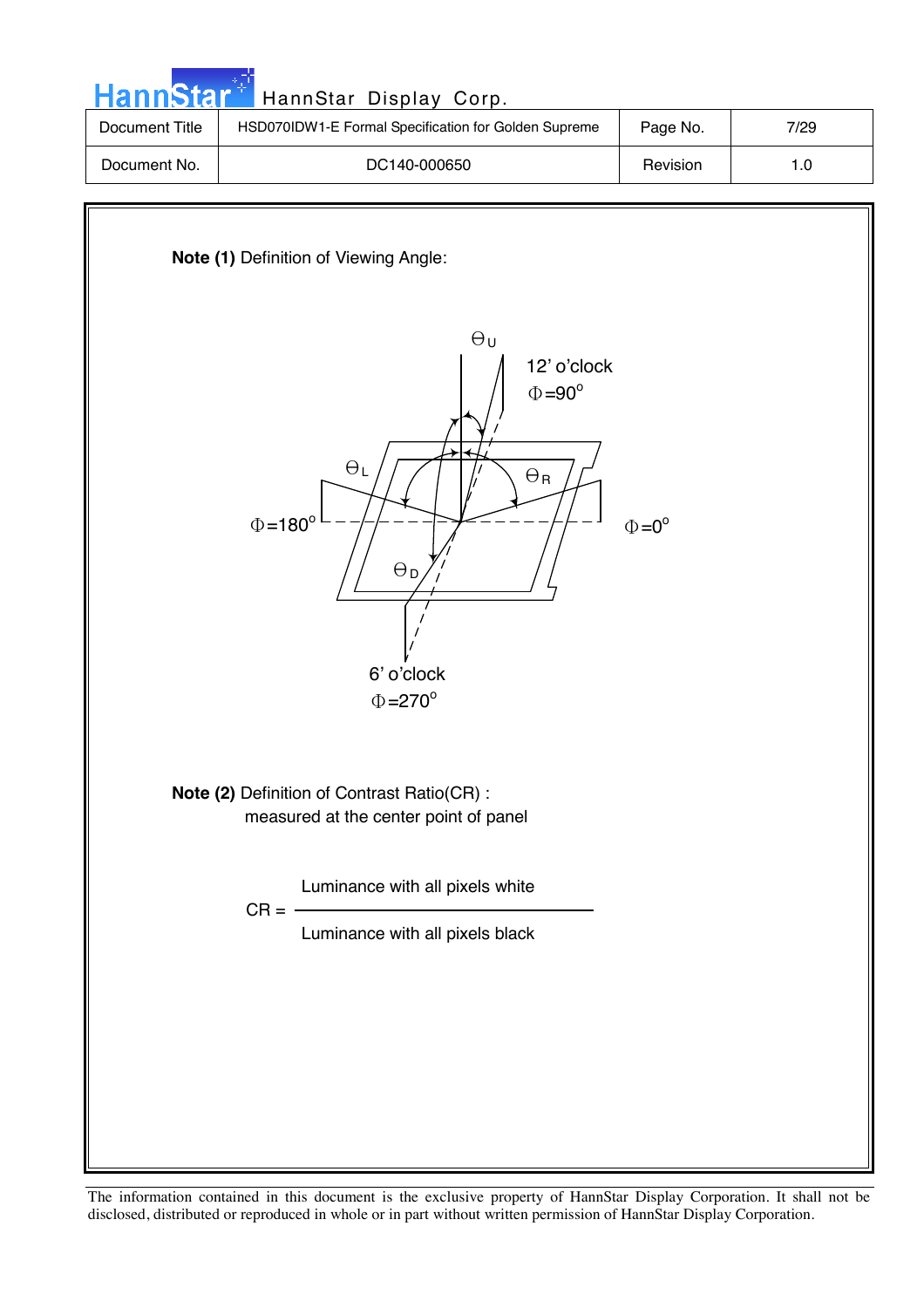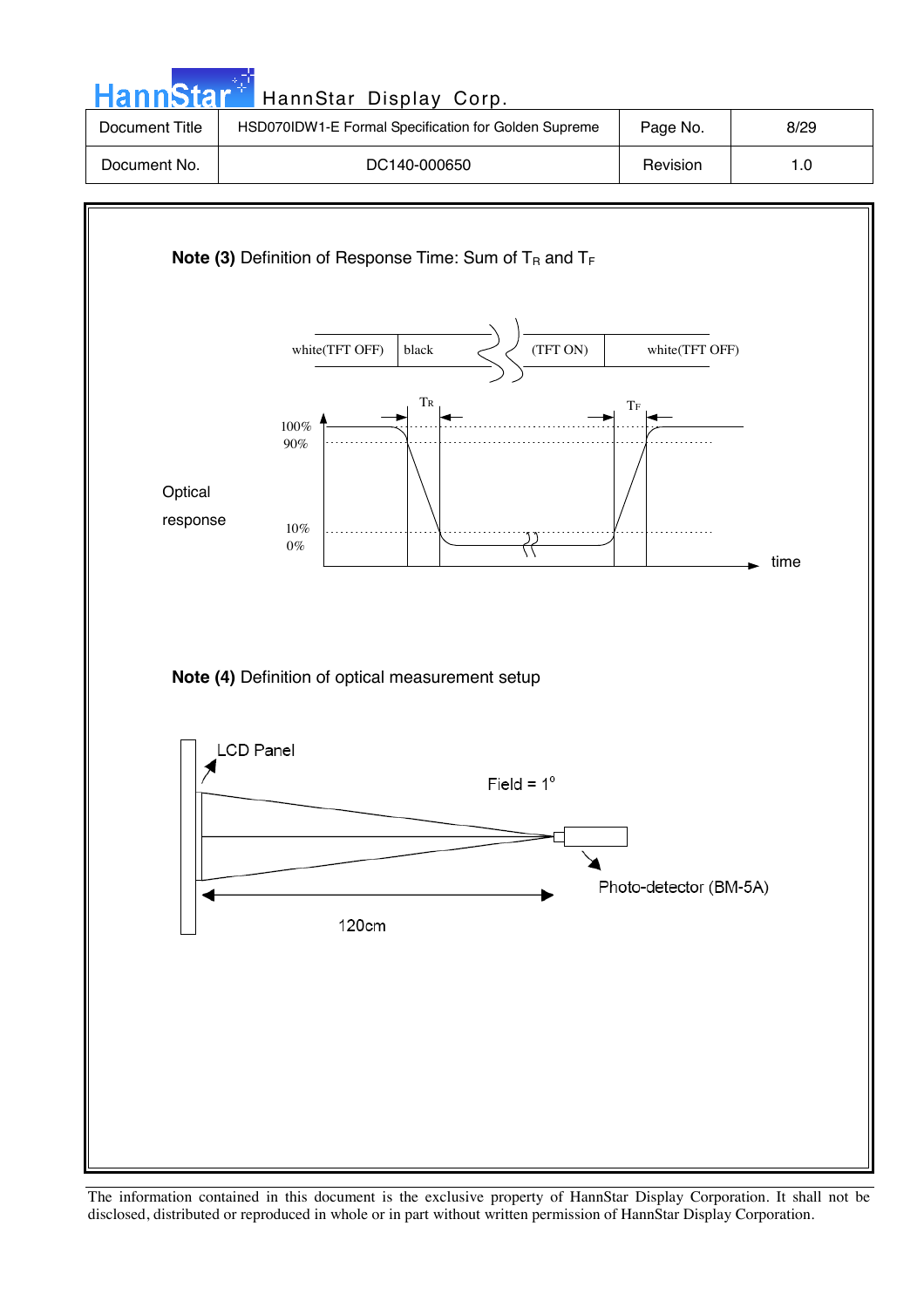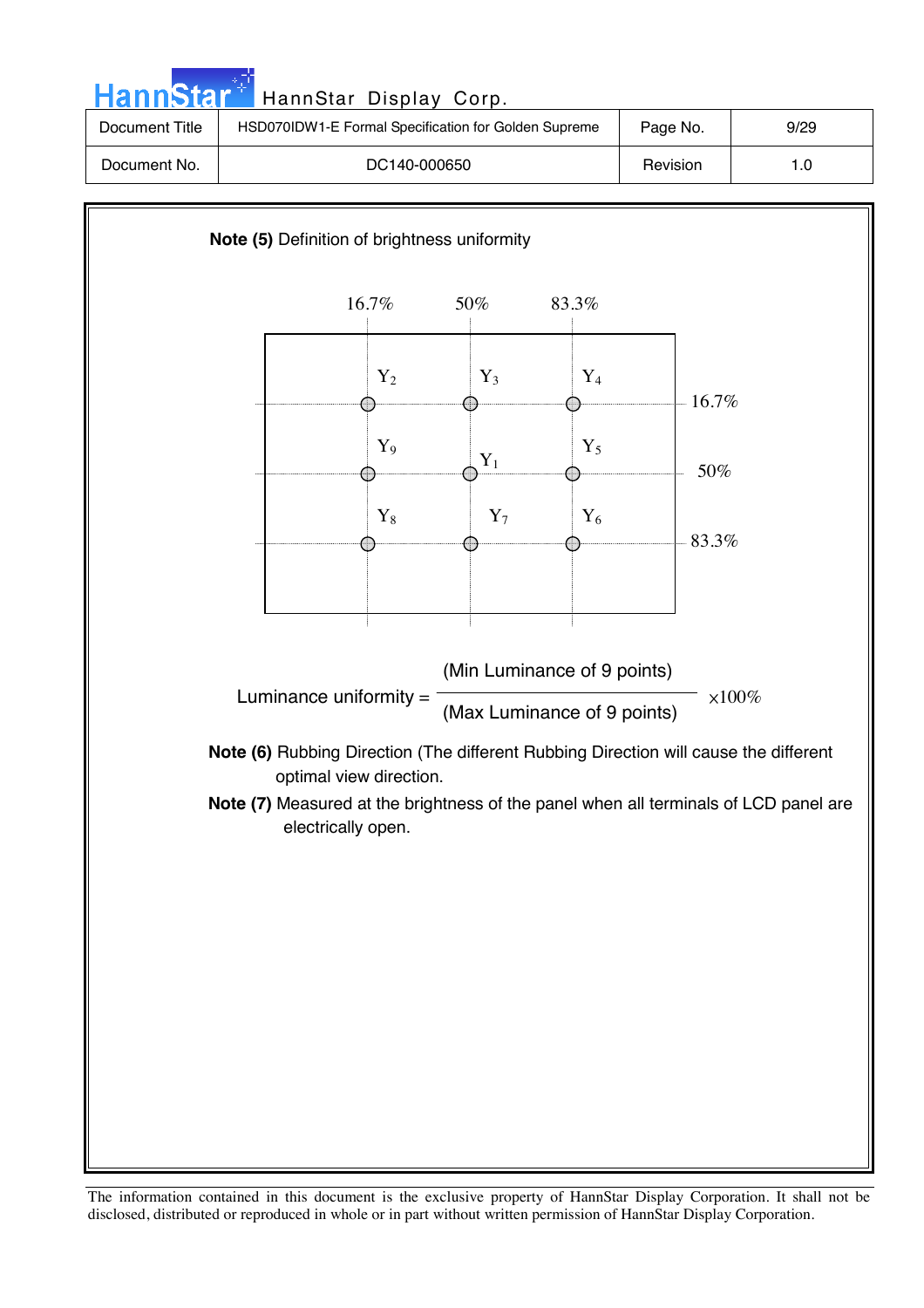

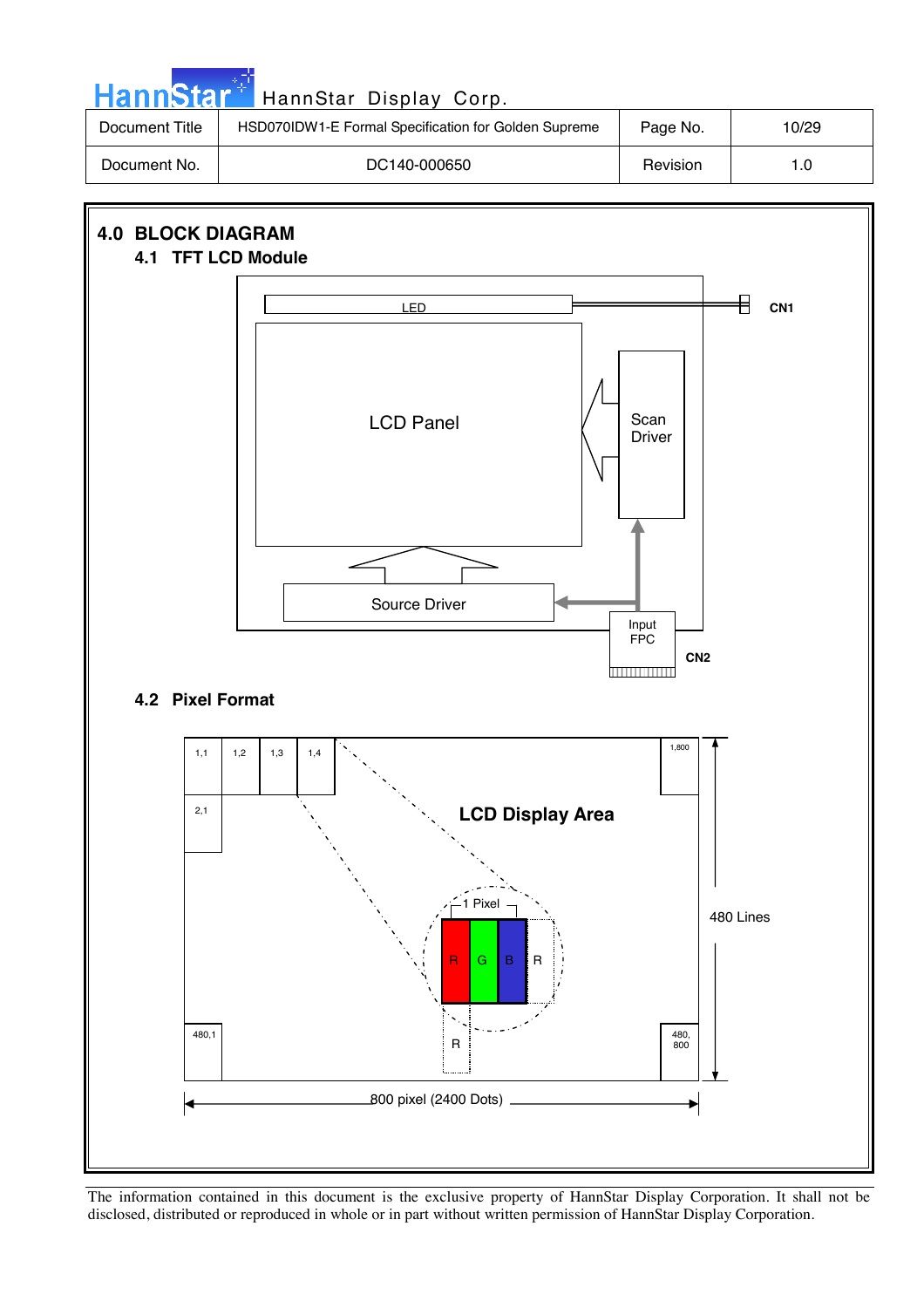|  |  | HannStar |  |
|--|--|----------|--|
|  |  |          |  |
|  |  |          |  |

| HannStar T     | HannStar Display Corp.                               |          |       |
|----------------|------------------------------------------------------|----------|-------|
| Document Title | HSD070IDW1-E Formal Specification for Golden Supreme | Page No. | 11/29 |
| Document No.   | DC140-000650                                         | Revision | 1.0   |

| CN2 (Input signal): FPC Down Connector, (FH28-60S-0.5SH (HIROSE), 60pin,pitch = 0.5mm) |                 |                |                                                                                                                                                           |  |  |  |
|----------------------------------------------------------------------------------------|-----------------|----------------|-----------------------------------------------------------------------------------------------------------------------------------------------------------|--|--|--|
| <b>Terminal</b><br>no.                                                                 | <b>Symbol</b>   | V <sub>O</sub> | <b>Function</b>                                                                                                                                           |  |  |  |
| 1                                                                                      | <b>AGND</b>     | $\mathsf{P}$   | Analog Ground                                                                                                                                             |  |  |  |
| 2                                                                                      | <b>AVDD</b>     | P              | Analog Power                                                                                                                                              |  |  |  |
| $\overline{3}$                                                                         | <b>VCC</b>      | $\overline{P}$ | <b>Digital Power</b>                                                                                                                                      |  |  |  |
| $\overline{\mathbf{4}}$                                                                | R <sub>0</sub>  |                | Data Input(LSB)                                                                                                                                           |  |  |  |
| 5                                                                                      | R <sub>1</sub>  |                | Data Input                                                                                                                                                |  |  |  |
| 6                                                                                      | R <sub>2</sub>  |                | Data Input                                                                                                                                                |  |  |  |
| $\overline{7}$                                                                         | R <sub>3</sub>  |                | Data Input                                                                                                                                                |  |  |  |
| 8                                                                                      | R <sub>4</sub>  |                | Data Input                                                                                                                                                |  |  |  |
| 9                                                                                      | R <sub>5</sub>  |                | Data Input                                                                                                                                                |  |  |  |
| 10                                                                                     | R <sub>6</sub>  |                | Data Input                                                                                                                                                |  |  |  |
| 11                                                                                     | R <sub>7</sub>  |                | Data Input(MSB)                                                                                                                                           |  |  |  |
| 12                                                                                     | G <sub>0</sub>  |                | Data Input(LSB)                                                                                                                                           |  |  |  |
| 13                                                                                     | G <sub>1</sub>  |                | Data Input                                                                                                                                                |  |  |  |
| 14                                                                                     | G <sub>2</sub>  |                | Data Input                                                                                                                                                |  |  |  |
| 15                                                                                     | $\overline{G3}$ |                | Data Input                                                                                                                                                |  |  |  |
| 16                                                                                     | G <sub>4</sub>  |                | Data Input                                                                                                                                                |  |  |  |
| 17                                                                                     | G <sub>5</sub>  |                | Data Input                                                                                                                                                |  |  |  |
| 18                                                                                     | G <sub>6</sub>  |                | Data Input                                                                                                                                                |  |  |  |
| 19                                                                                     | G7              |                | Data Input(MSB)                                                                                                                                           |  |  |  |
| 20                                                                                     | B <sub>0</sub>  |                | Data Input(LSB)                                                                                                                                           |  |  |  |
| 21                                                                                     | <b>B1</b>       |                | Data Input                                                                                                                                                |  |  |  |
| 22                                                                                     | B <sub>2</sub>  |                | Data Input                                                                                                                                                |  |  |  |
| 23                                                                                     | B <sub>3</sub>  |                | Data Input                                                                                                                                                |  |  |  |
| 24                                                                                     | <b>B4</b>       |                | Data Input                                                                                                                                                |  |  |  |
| 25                                                                                     | <b>B5</b>       |                | Data Input                                                                                                                                                |  |  |  |
| 26                                                                                     | B <sub>6</sub>  |                | Data Input                                                                                                                                                |  |  |  |
| 27                                                                                     | <b>B7</b>       |                | Data Input(MSB)                                                                                                                                           |  |  |  |
| 28                                                                                     | <b>DCLK</b>     |                | Clock input                                                                                                                                               |  |  |  |
| 29                                                                                     | DE              |                | Data Enable signal                                                                                                                                        |  |  |  |
| $\overline{30}$                                                                        | <b>HSD</b>      |                | Horizontal sync input. Negative polarity                                                                                                                  |  |  |  |
| 31                                                                                     | <b>VSD</b>      |                | Vertical sync input. Negative polarity                                                                                                                    |  |  |  |
| 32                                                                                     | MODE3           |                | DE/SYNC mode select .normally pull high H:DE<br>mode.L:HSD/VSD mode                                                                                       |  |  |  |
| 33                                                                                     | <b>RSTB</b>     | I              | global reset pin. Active low to enter reset state. suggest to<br>connecting with an RC reset circuit for stability .normally pull<br>high.                |  |  |  |
| 34                                                                                     | <b>STBYB</b>    | $\mathbf{I}$   | standby mode, normally pull high STBYB="1", normal<br>operation STBYB="0", timming control, soruce driver will<br>turn off, all output are high-Z         |  |  |  |
| 35                                                                                     | <b>SHLR</b>     | I              | Source right or left sequence control.SHLR="L", shift left:last<br>data=S1<-S2S1200=first data SHLR="H", shift right:first<br>data=S1->SS2S1200=last data |  |  |  |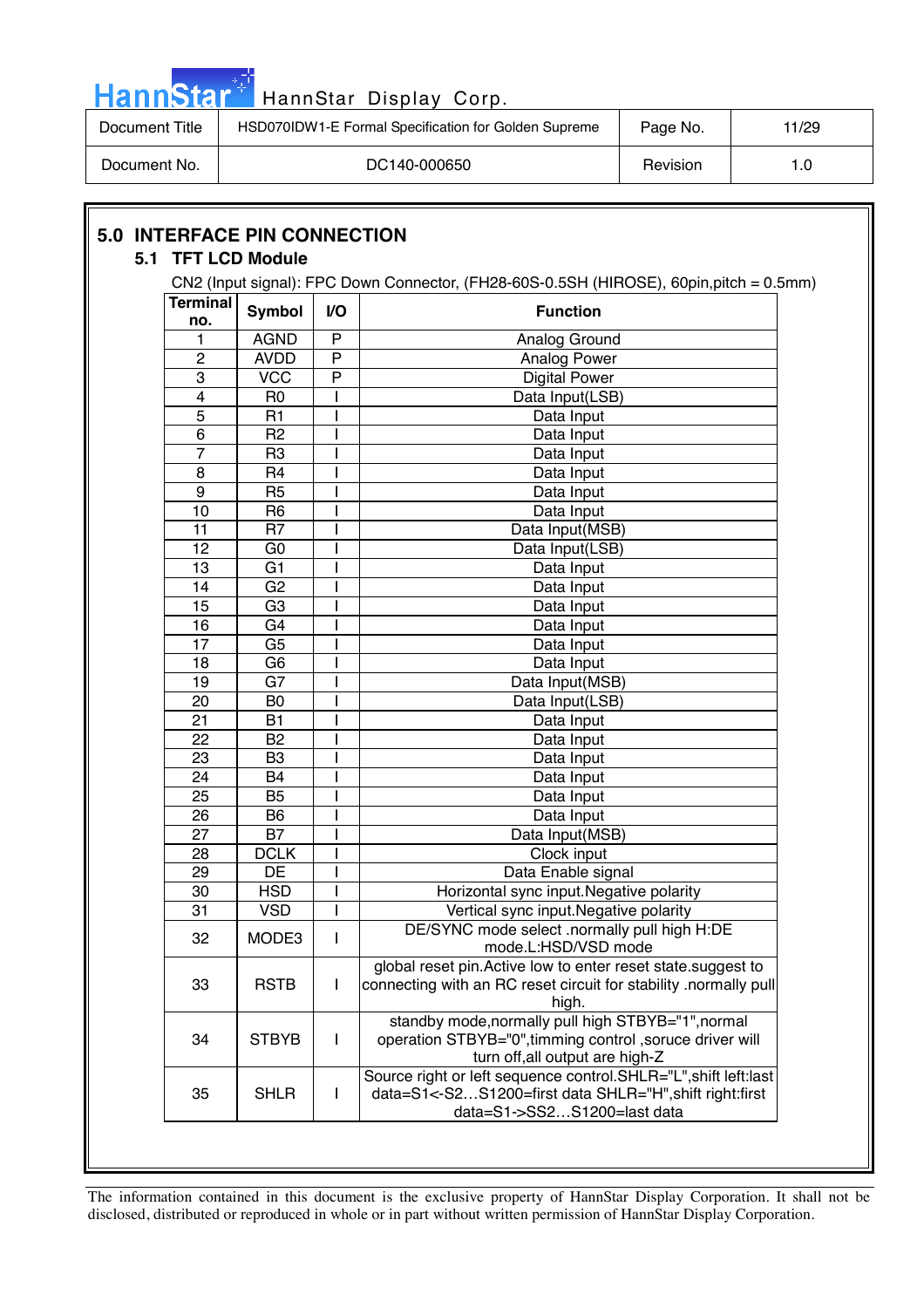|  | HannStar |  |
|--|----------|--|
|  |          |  |

| Document Title | HSD070IDW1-E Formal Specification for Golden Supreme | Page No. | 12/29 |
|----------------|------------------------------------------------------|----------|-------|
| Document No.   | DC140-000650                                         | Revision |       |

| <b>Terminal</b><br>no. | <b>Symbol</b>          | I/O            | <b>Function</b>                                                                                                                    |
|------------------------|------------------------|----------------|------------------------------------------------------------------------------------------------------------------------------------|
| 36                     | <b>VCC</b>             | P              | <b>Digital Power</b>                                                                                                               |
| 37                     | <b>UPDN</b>            | L              | gate up or down scan control. UPDN="L", DOWN shift:<br>G1->G2->G480 ; UPDN="H", up shift: G1<-G2<-G480                             |
| 38                     | <b>GND</b>             | P              | Digital Ground                                                                                                                     |
| 39                     | <b>AGND</b>            | P              | Analog Ground                                                                                                                      |
| 40                     | <b>AVDD</b>            | $\overline{P}$ | Analog Power                                                                                                                       |
| 41                     | <b>VCOMin</b>          |                | For external VCOM DC input (Adjustable)                                                                                            |
| 42                     | <b>DITH</b>            | I              | Dithering setting: DITH="H" 6bit resolution (last 2 bits of<br>input data truncated) (default setting) DITH="L" 8bit<br>resolution |
| 43                     | <b>NC</b>              | $\blacksquare$ | Not connect                                                                                                                        |
| 44                     | $\overline{\text{NC}}$ |                | Not connect                                                                                                                        |
| 45                     | V10                    | P              | Gamma correction voltage reference                                                                                                 |
| 46                     | V9                     | $\overline{P}$ | Gamma correction voltage reference                                                                                                 |
| 47                     | V <sub>8</sub>         | $\overline{P}$ | Gamma correction voltage reference                                                                                                 |
| 48                     | V <sub>7</sub>         | P              | Gamma correction voltage reference                                                                                                 |
| 49                     | V <sub>6</sub>         | P              | Gamma correction voltage reference                                                                                                 |
| 50                     | V5                     | P              | Gamma correction voltage reference                                                                                                 |
| 51                     | V <sub>4</sub>         | $\overline{P}$ | Gamma correction voltage reference                                                                                                 |
| 52                     | V3                     | P              | Gamma correction voltage reference                                                                                                 |
| 53                     | V <sub>2</sub>         | P              | Gamma correction voltage reference                                                                                                 |
| 54                     | V <sub>1</sub>         | $\overline{P}$ | Gamma correction voltage reference                                                                                                 |
| 55                     | <b>NC</b>              |                | Not connect                                                                                                                        |
| 56                     | <b>VGH</b>             | P              | Positive Power for TFT                                                                                                             |
| 57                     | <b>VCC</b>             | P              | <b>Digital Power</b>                                                                                                               |
| 58                     | <b>VGL</b>             | P              | Negative Power for TFT                                                                                                             |
| 59                     | <b>GND</b>             | P              | Digital Ground                                                                                                                     |
| 60                     | <b>NC</b>              | ÷.             | Not connect                                                                                                                        |

## **5.2 Back-Light Unit**

**CN1** LED Power Source (**BHSR-02VS-1**) or equivalent Mating Connector: (**SBHT-002T-P0.5**) or equivalent

| Terminal no. | symbol | Function                        |
|--------------|--------|---------------------------------|
|              |        | LED power supply (high voltage) |
|              |        | LED power supply (low voltage)  |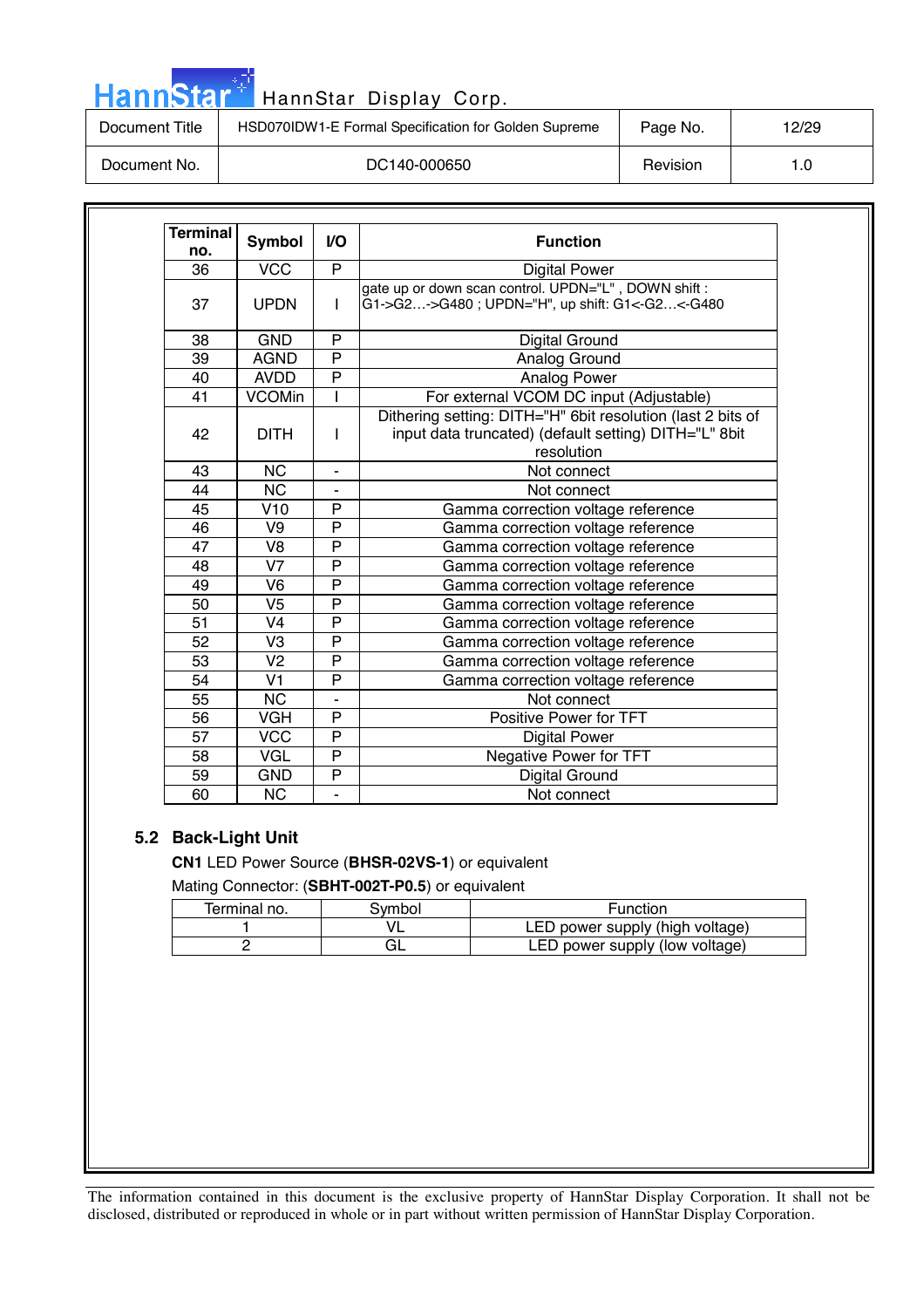|  |  | <b>HannStar</b> |  |
|--|--|-----------------|--|
|  |  |                 |  |

## <mark>H</mark> HannStar Display Corp.

| Document Title | HSD070IDW1-E Formal Specification for Golden Supreme | Page No. | 13/29 |
|----------------|------------------------------------------------------|----------|-------|
| Document No.   | DC140-000650                                         | Revision | 1.0   |

## **6.0 ELECTRICAL CHARACTERISTICS 6.1 TFT LCD Module**

| Item                     | Symbol                  | Min.    | Typ.           | Max.       | <b>Unit</b>  | <b>Note</b>         |
|--------------------------|-------------------------|---------|----------------|------------|--------------|---------------------|
|                          | Vcc                     | 2.7     | 3.0            | 3.5        | v            |                     |
|                          | $V$ GH                  | 14.5    | 15             | 20         | V            |                     |
| <b>Supply Voltage</b>    | $V_{GL}$                | -10     | $-7$           | $-6.5$     | V            |                     |
|                          | <b>AV</b> <sub>DD</sub> | 9.85    | 10             | 10.15      | V            |                     |
| <b>VCOM</b>              | <b>V</b> comin          | ۰       | 3.9            | ۰          | $\vee$       |                     |
| Input signal             | Vін                     | 0.7 Vcc | ٠              | <b>Vcc</b> | V            | Note $(1)$          |
| voltage                  | $V_{iL}$                | 0       | $\blacksquare$ | 0.3 Vcc    | $\vee$       |                     |
|                          | $I_{DD}$                | ٠       | 5.426          | ٠          | mA           | $Vcc = 3.0V$        |
| Current of power         | <b>ADD</b>              | ۰       | 24.1           | ۰          | mA           | $AVDD=10 V (Black)$ |
| supply                   | lсн                     | ٠       | 0.128          | ٠          | mA           | $VGH=15V$           |
|                          | lgL                     | ٠       | 0.344          | ۰          | mA           | $V_{GL} = -7V$      |
| Input level of<br>V1~V5  | Vx                      | AVDD/2- |                | AVDD-0.1-  | $\mathsf{V}$ |                     |
| Input level of<br>V6~V10 | Vx                      | $0.1 -$ |                | AVDD/2-    | V            |                     |

Note (1): HSYNC, VSYNC, DE, Digital Data

Note (2): Be sure to apply the power voltage as the power sequence spec.

Note (3): DGND=AGND=0V,)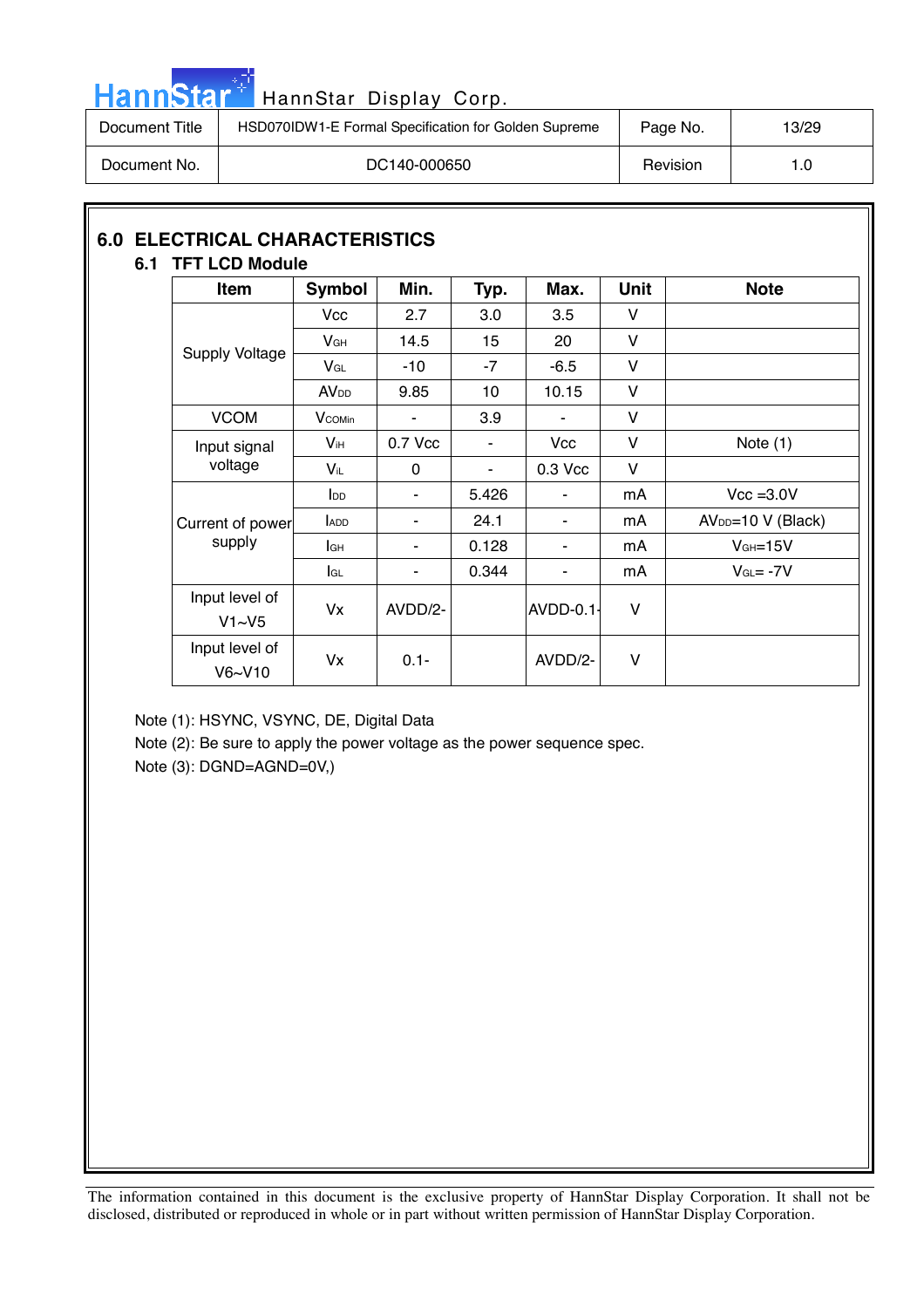| HannStar <sup>®</sup>                                                                                                                                                                                                                                                                                                                                                                                                                                                                                                                                                                                                                                                                 | HannStar Display Corp.                                                                                                        |                 |        |             |      |          |             |
|---------------------------------------------------------------------------------------------------------------------------------------------------------------------------------------------------------------------------------------------------------------------------------------------------------------------------------------------------------------------------------------------------------------------------------------------------------------------------------------------------------------------------------------------------------------------------------------------------------------------------------------------------------------------------------------|-------------------------------------------------------------------------------------------------------------------------------|-----------------|--------|-------------|------|----------|-------------|
| <b>Document Title</b>                                                                                                                                                                                                                                                                                                                                                                                                                                                                                                                                                                                                                                                                 | HSD070IDW1-E Formal Specification for Golden Supreme<br>Page No.                                                              |                 |        |             |      |          | 14/29       |
| Document No.                                                                                                                                                                                                                                                                                                                                                                                                                                                                                                                                                                                                                                                                          |                                                                                                                               | DC140-000650    |        |             |      | Revision | 1.0         |
| 6.2 Back-Light Unit<br>Item                                                                                                                                                                                                                                                                                                                                                                                                                                                                                                                                                                                                                                                           | The backlight system is an edge-lighting type with 27 LED.<br>The characteristic of the LED is shown in the following tables. | Symbol          | Min.   | Typ.        | Max. | Unit     | <b>Note</b> |
|                                                                                                                                                                                                                                                                                                                                                                                                                                                                                                                                                                                                                                                                                       | <b>LED</b> current                                                                                                            | IL<br><b>VL</b> |        | 180<br>10.5 |      | mA<br>V  | (2)         |
|                                                                                                                                                                                                                                                                                                                                                                                                                                                                                                                                                                                                                                                                                       | LED voltage                                                                                                                   |                 |        |             |      |          |             |
|                                                                                                                                                                                                                                                                                                                                                                                                                                                                                                                                                                                                                                                                                       | Operating LED life time                                                                                                       | Hr              | 20,000 |             |      | Hour     | (1)(2)      |
| <b>LCD MODULE</b><br><b>Black</b><br><b>Power Supply</b><br>1<br>WHITE(Ground)<br>$\mathfrak{2}$<br>A<br>Note (1) LED life time (Hr) can be defined as the time in which it continues to<br>operate under the condition: $Ta = 25 \pm 3\degree C$ , typical IL value indicated in<br>the above table until the brightness becomes less than 50%.<br>Note (2) The "LED life time" is defined as the module brightness decrease to<br>50% original brightness at Ta=25℃ and IL=180mA. The LED lifetime<br>could be decreased if operating IL is larger than 180mA. The constant<br>current driving method is suggested.<br>ᄴ᠊᠊ᡭᡰ᠆ᡭᡰ᠆ᢆᡭᡰ᠆ <sup>ᢄᢄ᠑</sup><br><b>LED Light Bar Circuit</b> |                                                                                                                               |                 |        |             |      |          |             |

m.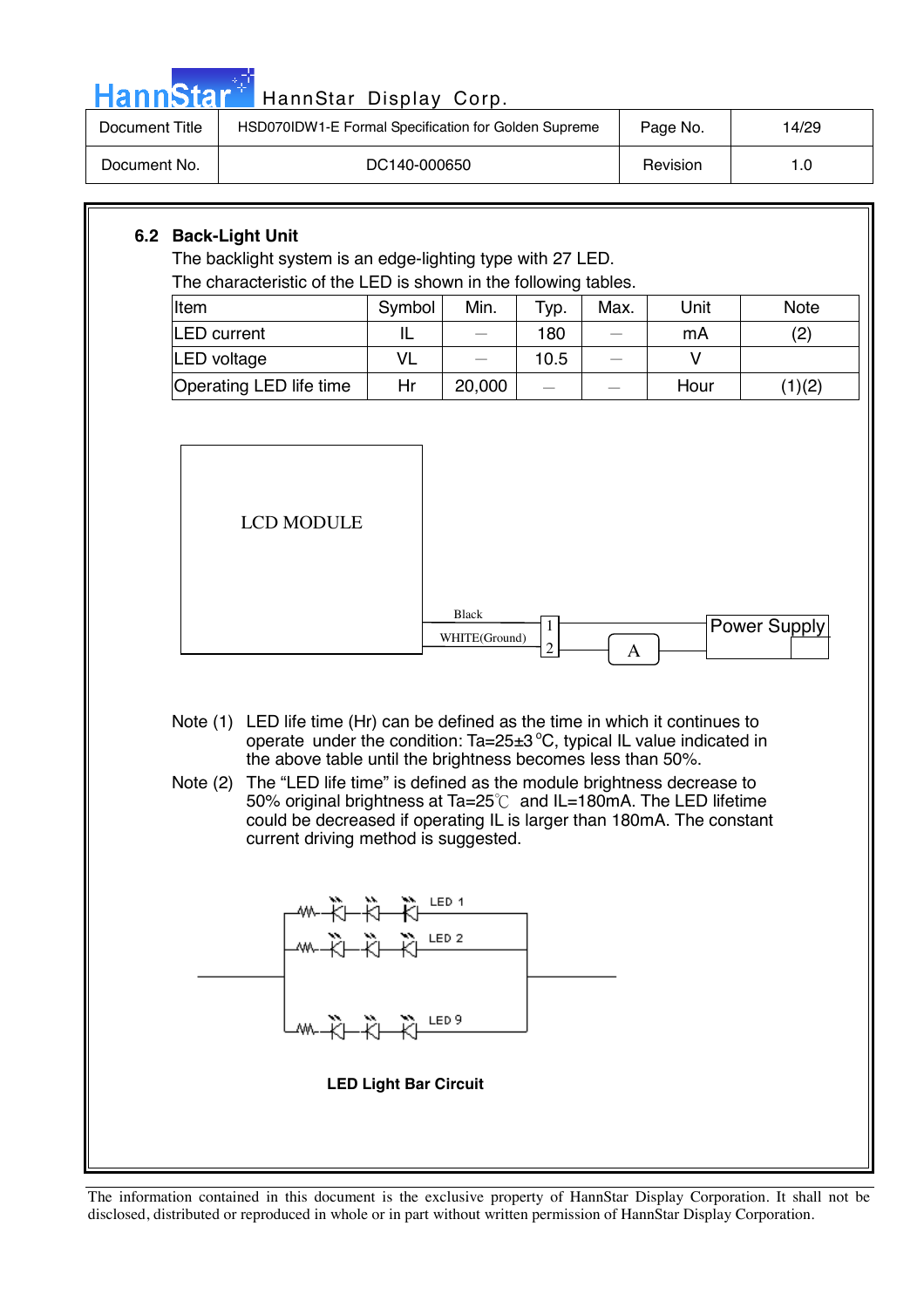| <b>HannStar</b><br>HannStar Display Corp. |                                                      |          |       |  |  |
|-------------------------------------------|------------------------------------------------------|----------|-------|--|--|
| Document Title                            | HSD070IDW1-E Formal Specification for Golden Supreme | Page No. | 15/29 |  |  |
| Document No.                              | DC140-000650                                         | Revision | 1.0   |  |  |

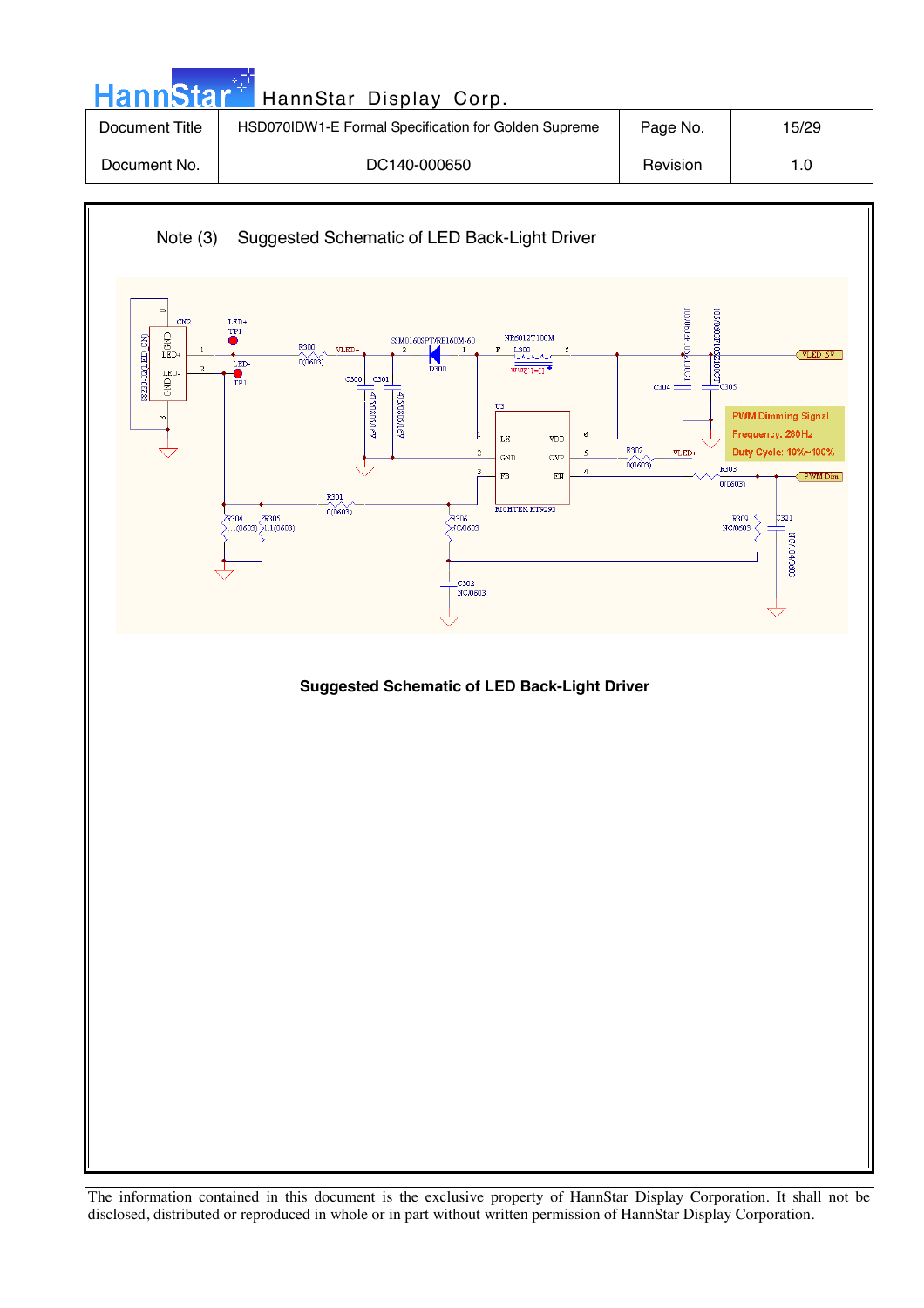

## HannStar<sup>t HannStar Display Corp.</sup>

| Document Title | HSD070IDW1-E Formal Specification for Golden Supreme | Page No. | 16/29 |
|----------------|------------------------------------------------------|----------|-------|
| Document No.   | DC140-000650                                         | Revision | 1.G   |

## **6.3 AC Characteristics**

| <b>Item</b>             | <b>Symbol</b> | Min. | Typ. | Max. | <b>Unit</b>   | <b>Note</b> |
|-------------------------|---------------|------|------|------|---------------|-------------|
| DCLK cycle time         | Tcph          | 25   |      |      | ns            |             |
| <b>DCLK</b> frequency   | fclk          |      | 30   | 40   | <b>MHz</b>    |             |
| DCLK pulse duty         | <b>Tcwh</b>   | 40   | 50   | 60   | $\frac{1}{2}$ |             |
| VSD setup time          | Tvst          | 8    |      |      | ns            |             |
| VSD hold time           | Tvhd          | 8    |      |      | ns            |             |
| <b>HSD</b> setup time   | <b>Thst</b>   | 8    |      |      | ns            |             |
| <b>HSD hold time</b>    | <b>Thhd</b>   | 8    |      |      | ns            |             |
| Data setup time         | Tdsu          | 8    |      |      | ns            |             |
| Data hold time          | <b>Tdhd</b>   | 8    |      |      | ns            |             |
| DE setup time           | <b>Tesu</b>   | 8    |      |      | ns            |             |
| DE hold time            | Tehd          | 8    |      |      | ns            |             |
| Horizontal display area | thd           |      | 800  |      | Tcph          |             |
| HSD period time         | th            |      | 928  |      | Tcph          |             |
| HSD pulse width         | thpw          | 1    | 48   |      | Tcph          |             |
| HSD back porch          | thb           |      | 40   |      | Tcph          |             |
| HSD front porch         | thfp          |      | 40   |      | Tcph          |             |
| Vertical display area   | tvd           |      | 480  |      | th            |             |
| VSD period time         | tv            |      | 525  |      | th            |             |
| VSD pulse width         | tvpw          |      | 3    |      | th            |             |
| VSD back porch          | tyb           |      | 29   |      | th            |             |
| VSD front porch         | tvfp          |      | 13   |      | th            |             |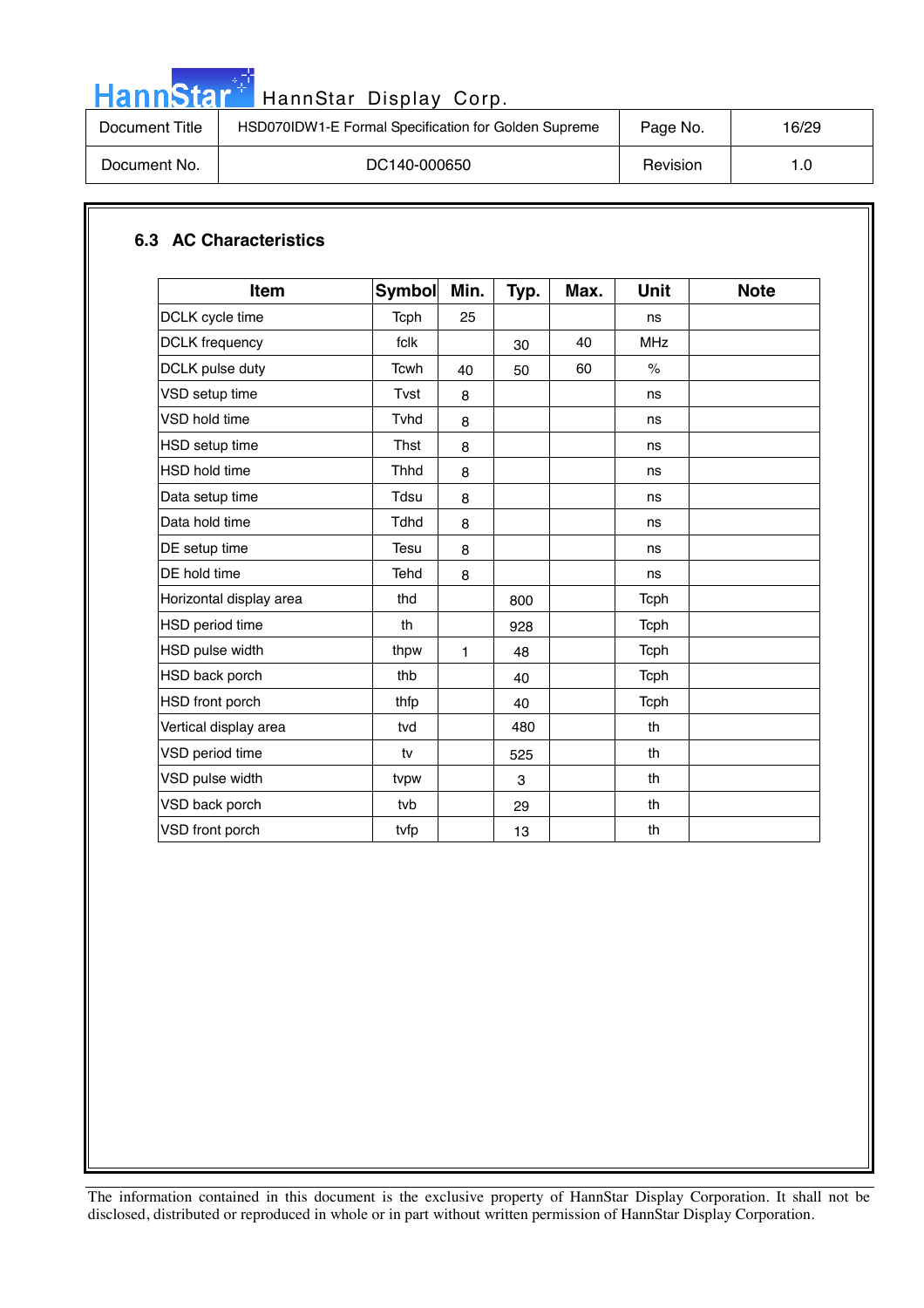| HannStar <sup>**</sup> | HannStar Display Corp.                               |          |       |
|------------------------|------------------------------------------------------|----------|-------|
| Document Title         | HSD070IDW1-E Formal Specification for Golden Supreme | Page No. | 17/29 |
| Document No.           | DC140-000650                                         | Revision | 1.0   |



The information contained in this document is the exclusive property of HannStar Display Corporation. It shall not be disclosed, distributed or reproduced in whole or in part without written permission of HannStar Display Corporation.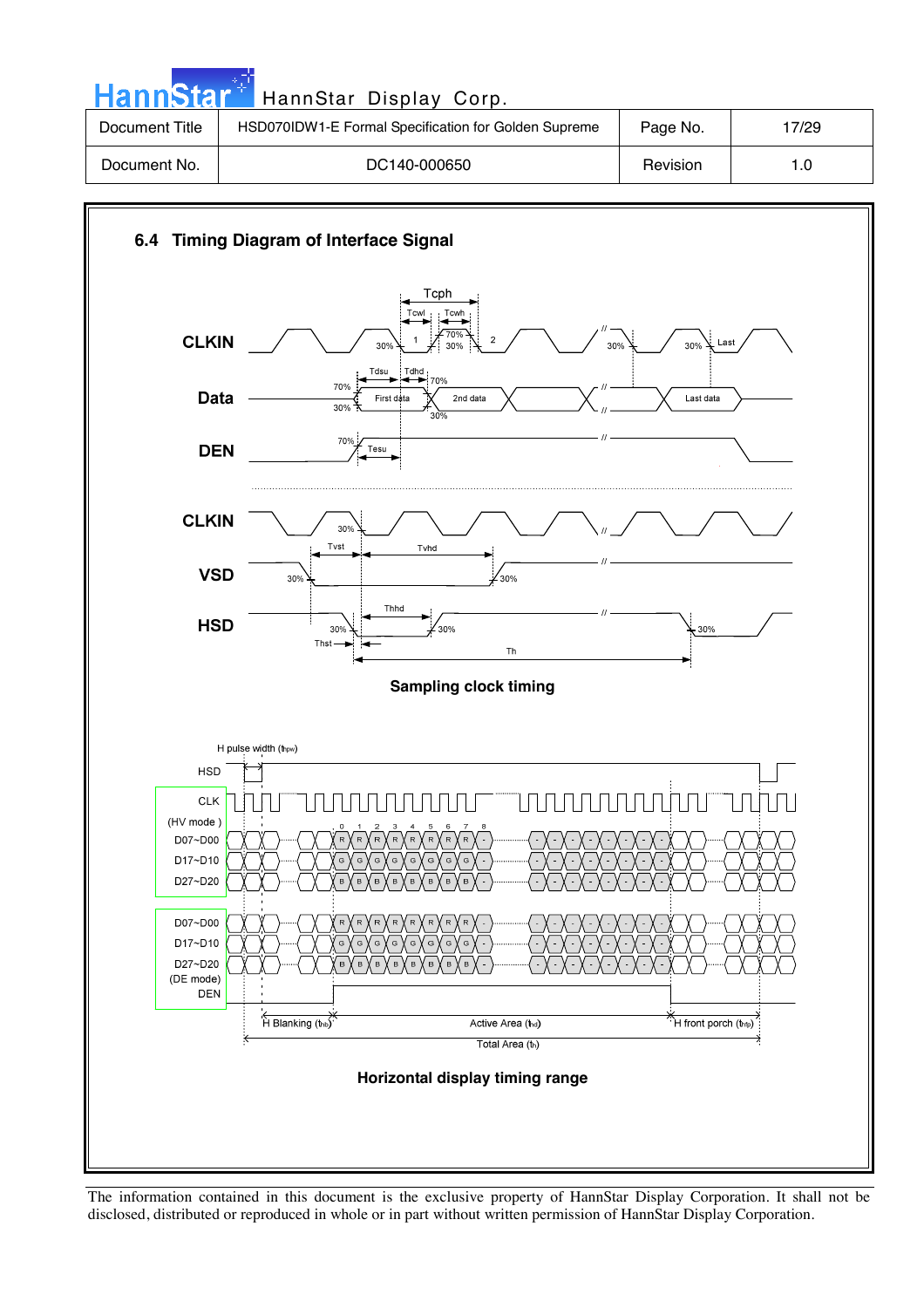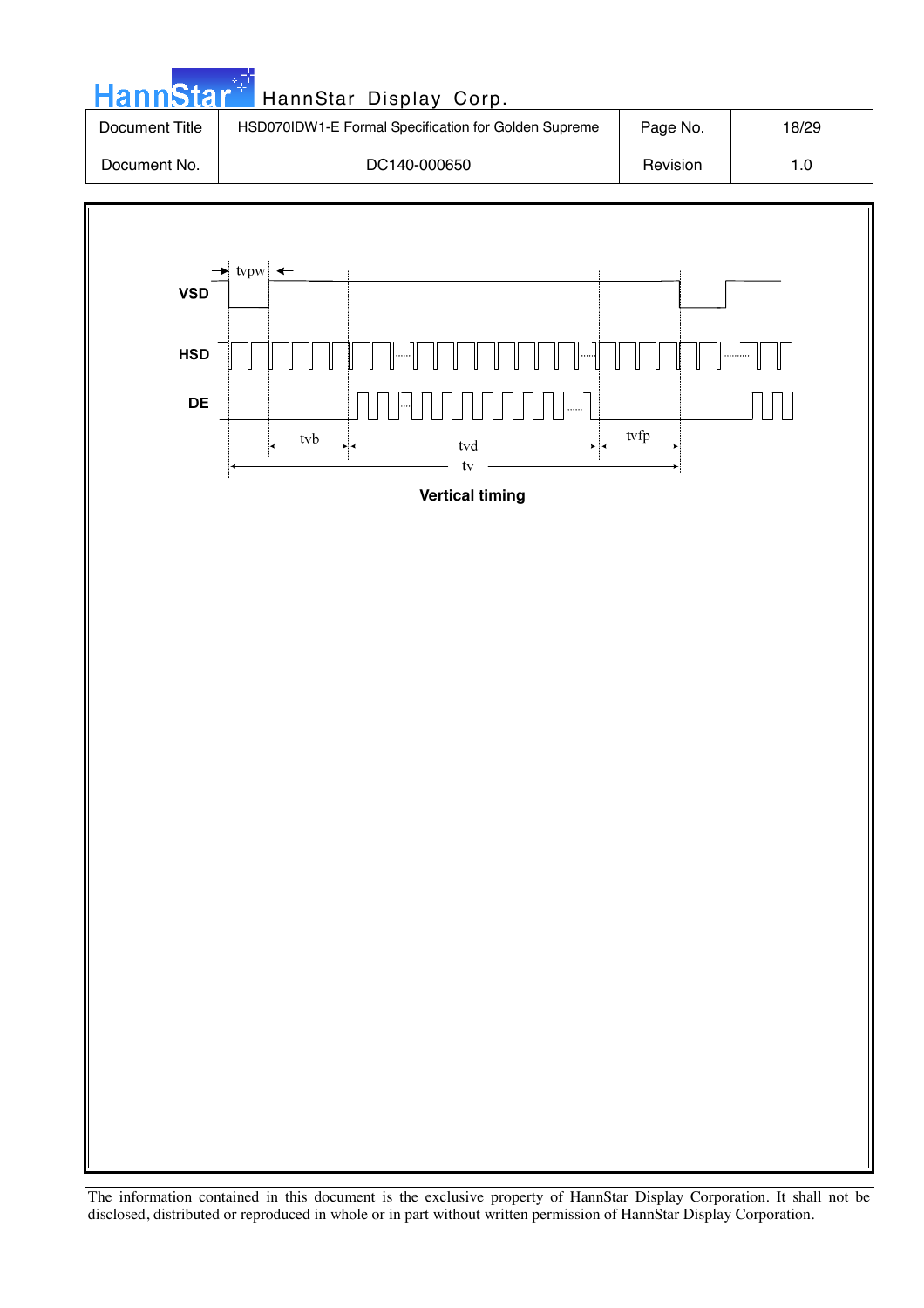



Item | Min. | Typ. | Max. | Unit  $T0 \t 0.5 \t - \t 20 \t$  msec  $T1 \mid 16 \mid$  msec T2 ijıġ ġ ġ ġ ġ msec  $T3 \t\t 10 \t\t 10$  msec  $T4 \t10 \t10 \t50 \t\t$  $T5 \t 50 \t 50 \t 50 \t 50 \t 50$  Ŧ

Power On Sequence: VCC-> AVDD -> VGL -> VGH -> Data -> B/L Power Off Sequence: B/L-> Data -> VGH -> VGL -> AVDD -> VCC

Notes: Data include R0~R7, G0~G7, B0~B7, HSD, VSD, DCLK, SHLR, UPDN**,** DE MODE, RSTB, STBYB, SHLR, UPDN, DITH

 $T=0$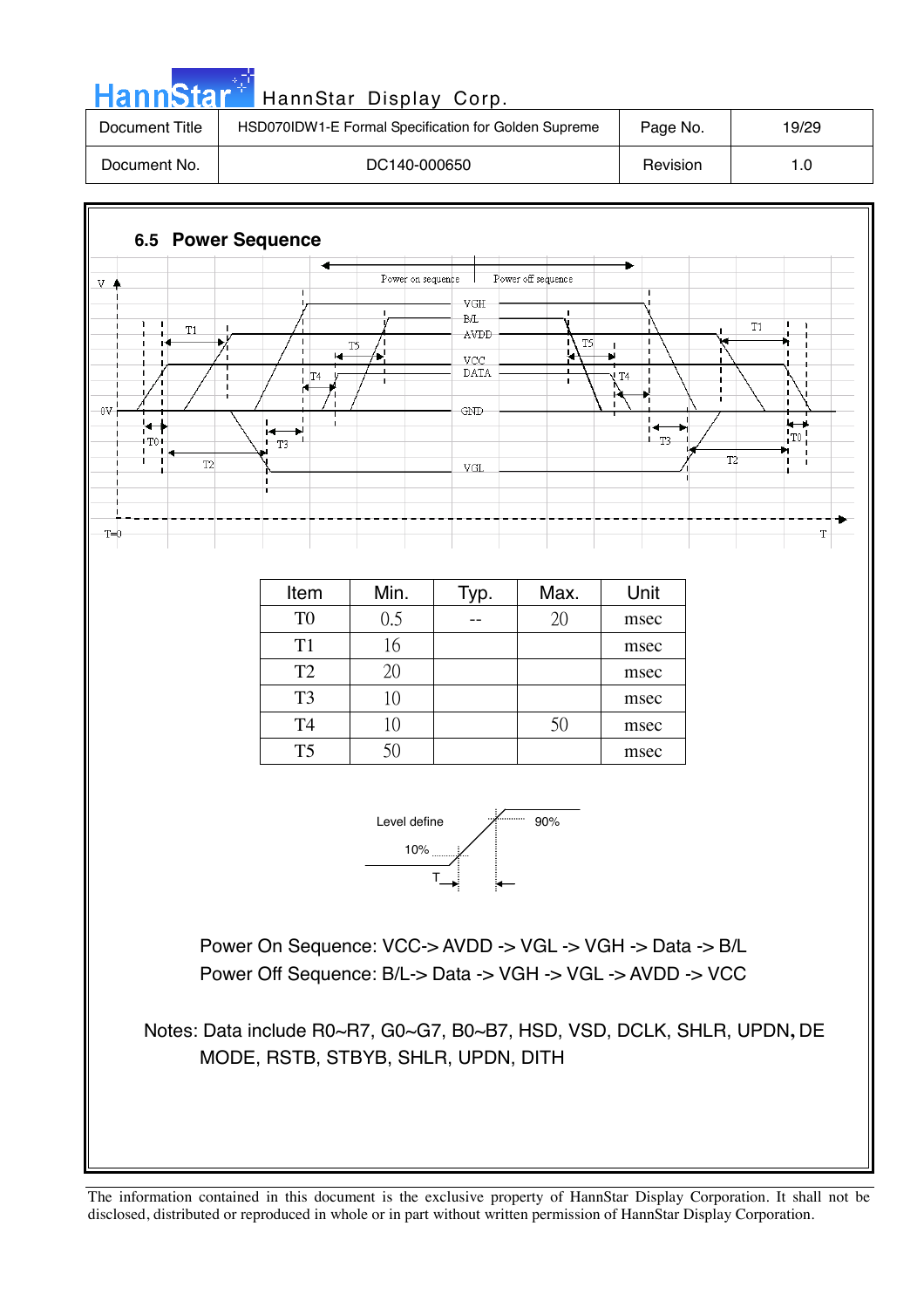| <b>HannStar</b> <sup>*</sup><br>HannStar Display Corp. |          |       |  |  |  |  |
|--------------------------------------------------------|----------|-------|--|--|--|--|
| HSD070IDW1-E Formal Specification for Golden Supreme   | Page No. | 20/29 |  |  |  |  |
| DC140-000650                                           | Revision | 1.0   |  |  |  |  |
|                                                        |          |       |  |  |  |  |

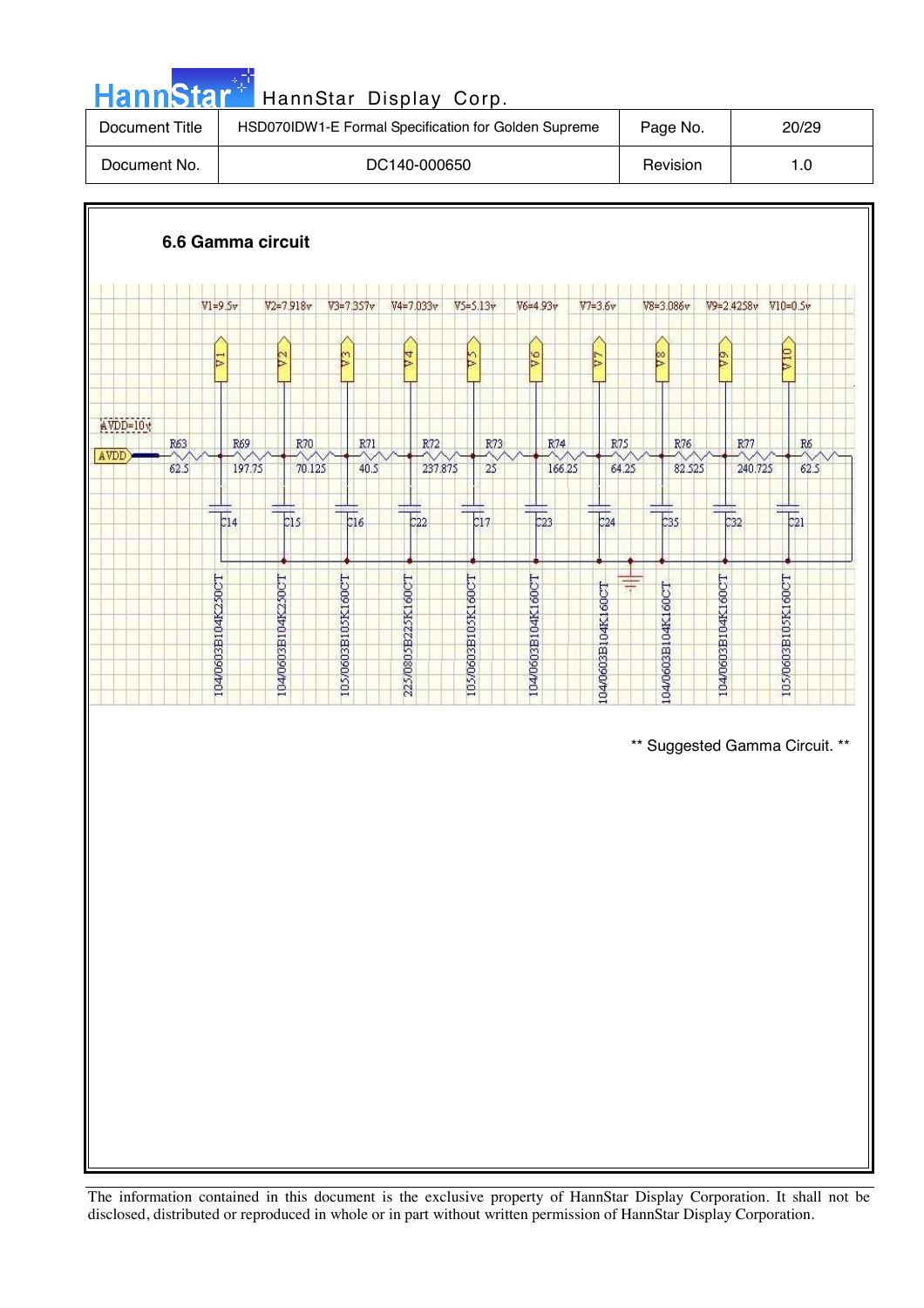| HannStar <sup>*</sup> | HannStar Display Corp.                               |          |       |
|-----------------------|------------------------------------------------------|----------|-------|
| Document Title        | HSD070IDW1-E Formal Specification for Golden Supreme | Page No. | 21/29 |
| Document No.          | DC140-000650                                         | Revision | 1.0   |
|                       |                                                      |          |       |

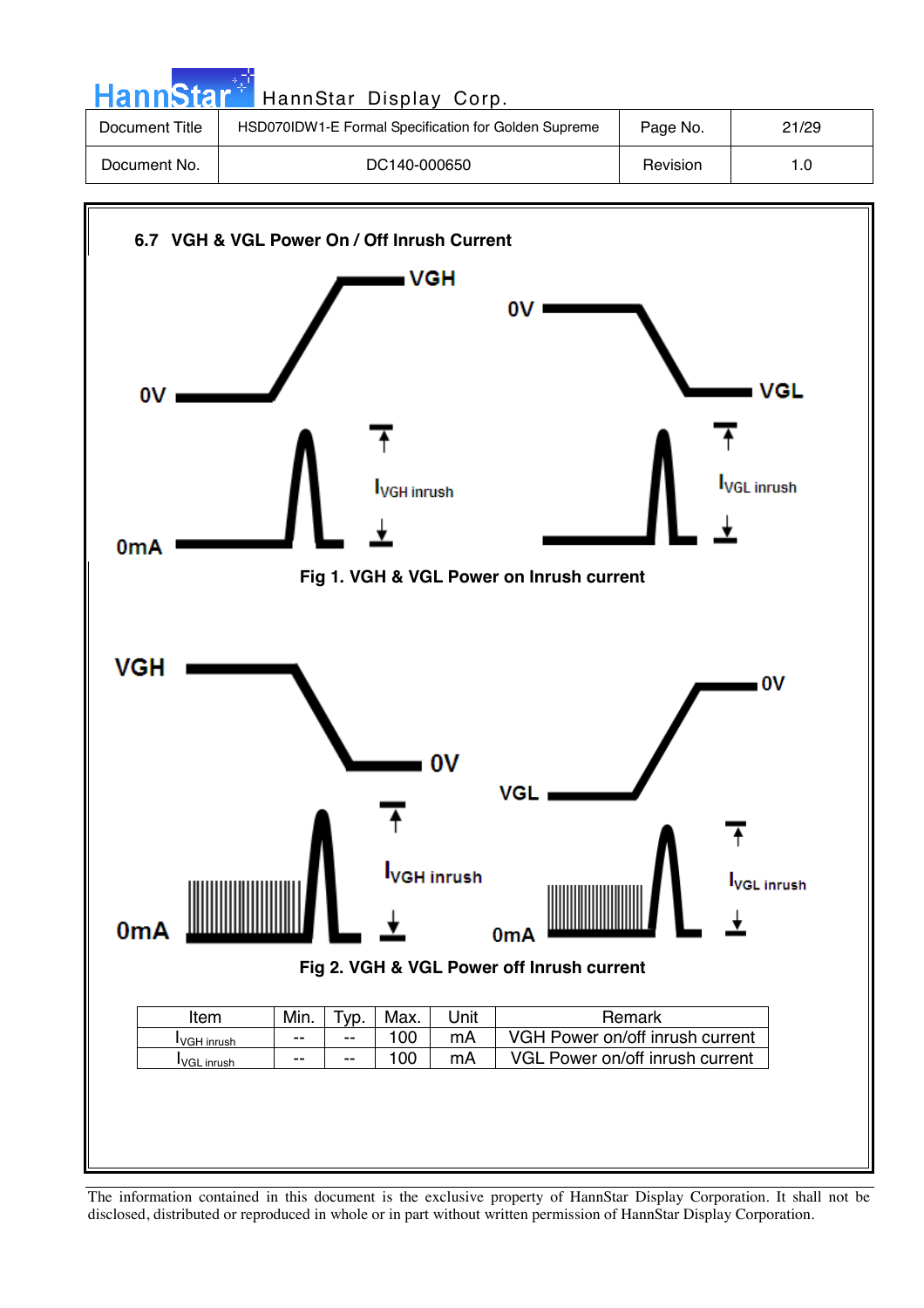| HannStar <sup>**</sup> | HannStar Display Corp.                               |          |       |
|------------------------|------------------------------------------------------|----------|-------|
| Document Title         | HSD070IDW1-E Formal Specification for Golden Supreme | Page No. | 22/29 |
| Document No.           | DC140-000650                                         | Revision | 1.0   |
|                        |                                                      |          |       |

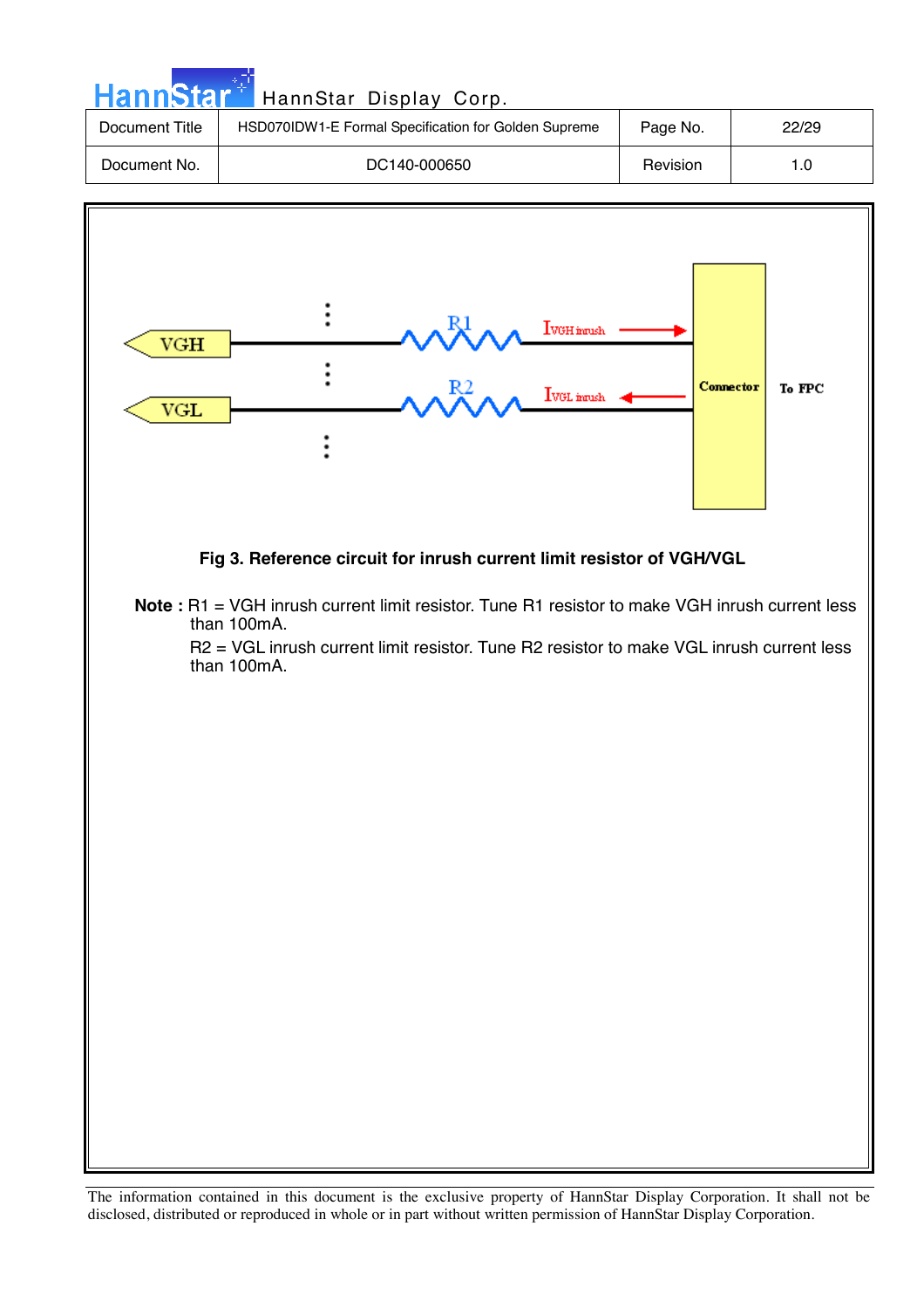| HannStar <sup>+</sup><br>HannStar Display Corp. |                                                      |          |       |  |  |
|-------------------------------------------------|------------------------------------------------------|----------|-------|--|--|
| Document Title                                  | HSD070IDW1-E Formal Specification for Golden Supreme | Page No. | 23/29 |  |  |
| Document No.                                    | DC140-000650                                         | Revision | 1.0   |  |  |

ا با است.<br>مواليد

| No. | Item                                              | <b>Conditions</b>                                                                                                                                                              | <b>Remark</b>                    |
|-----|---------------------------------------------------|--------------------------------------------------------------------------------------------------------------------------------------------------------------------------------|----------------------------------|
|     | High Temperature Storage                          | Ta= $+80^{\circ}$ C, 240hrs                                                                                                                                                    |                                  |
|     | 2 Low Temperature Storage                         | Ta= $-30^{\circ}$ C, 240hrs                                                                                                                                                    |                                  |
| 3   | High Temperature Operation                        | Ta= $+70^{\circ}$ C, 240hrs                                                                                                                                                    |                                  |
| 4   | Low Temperature Operation                         | Ta=-20°C, 240hrs                                                                                                                                                               |                                  |
| 5   | High Temperature and High Humidity<br>(operation) | Ta=+60°C, 90%RH, 240hrs                                                                                                                                                        |                                  |
| 6   | Thermal Cycling Test (non operation)              | $-30^{\circ}$ C(30min) $\rightarrow +80^{\circ}$ C(30min), 200cycles                                                                                                           |                                  |
|     | 7 Electrostatic Discharge                         | $\pm 200V, 200pF(0\Omega)$ 1 time/each terminal                                                                                                                                |                                  |
| 8   | Vibration                                         | 1.Random:<br>1.04Grms, 5~500Hz, X/Y/Z,<br>30min/each direction<br>2. Sine:<br>Freq. Range: 8~33.3Hz<br>Stoke: 1.3mm<br>Sweep: 2.9G, 33.3~400Hz<br>X/Z: 2hr, Y: 4hr, cyc: 15min |                                  |
| 9   | Shock                                             | 100G, 6ms, $\pm X$ , $\pm Y$ , $\pm Z$<br>3 time for each direction                                                                                                            | JIS C7021, A-10<br>(Condition A) |
|     | 10 Vibration (with carton)                        | Random: 0.015G^2/Hz, 5~200Hz<br>-6dB/Octave, 200~400Hz<br>XYZ each direction: 2hr                                                                                              |                                  |
|     | 11 Drop (with carton)                             | Height: 60cm<br>1 corner, 3 edges, 6 surfaces                                                                                                                                  | <b>JIS Z0202</b>                 |
|     | judged before the reliability stress.             | Note: There is no display function NG issue occurred, all the cosmetic specification is                                                                                        |                                  |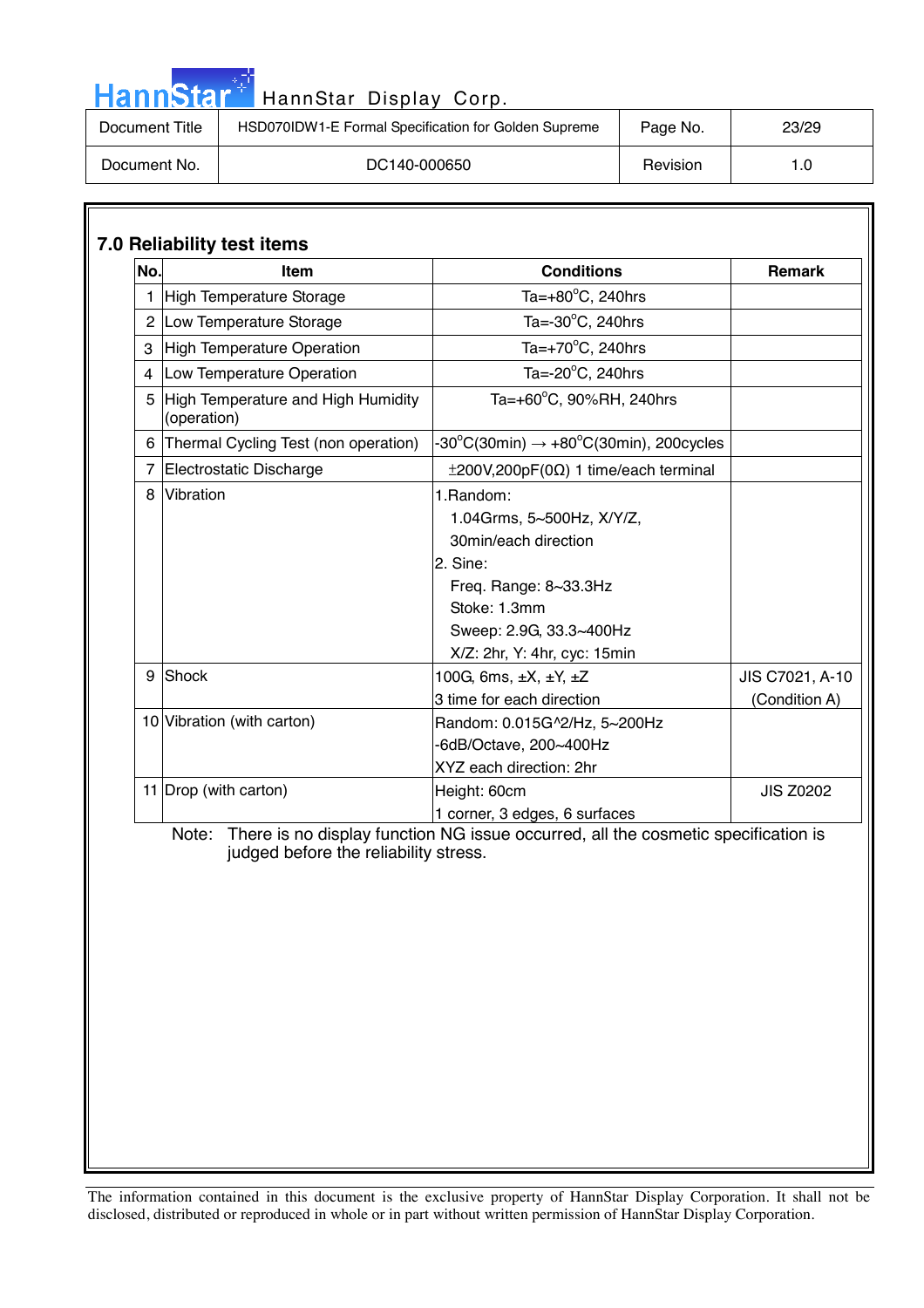

The information contained in this document is the exclusive property of HannStar Display Corporation. It shall not be disclosed, distributed or reproduced in whole or in part without written permission of HannStar Display Corporation.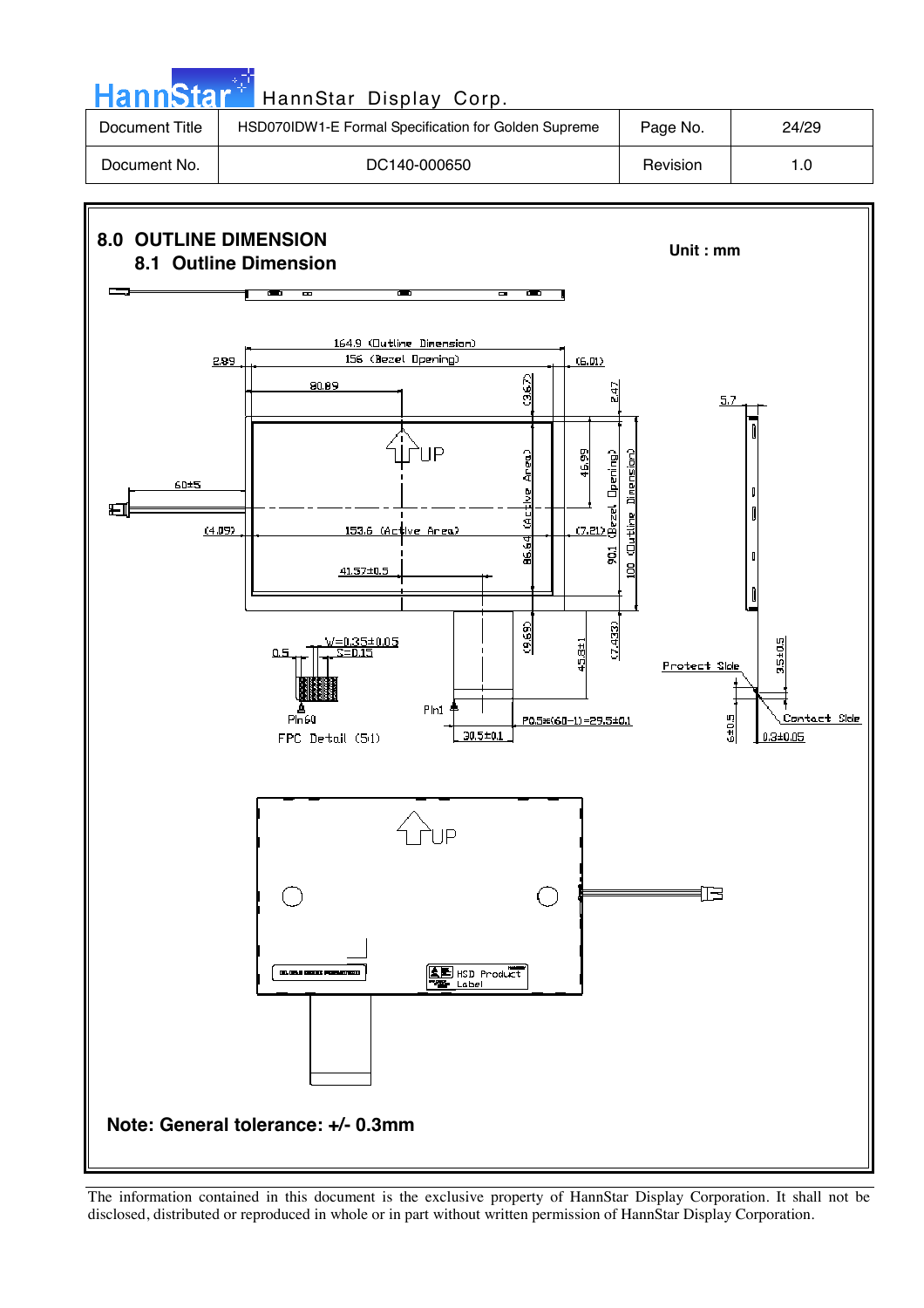

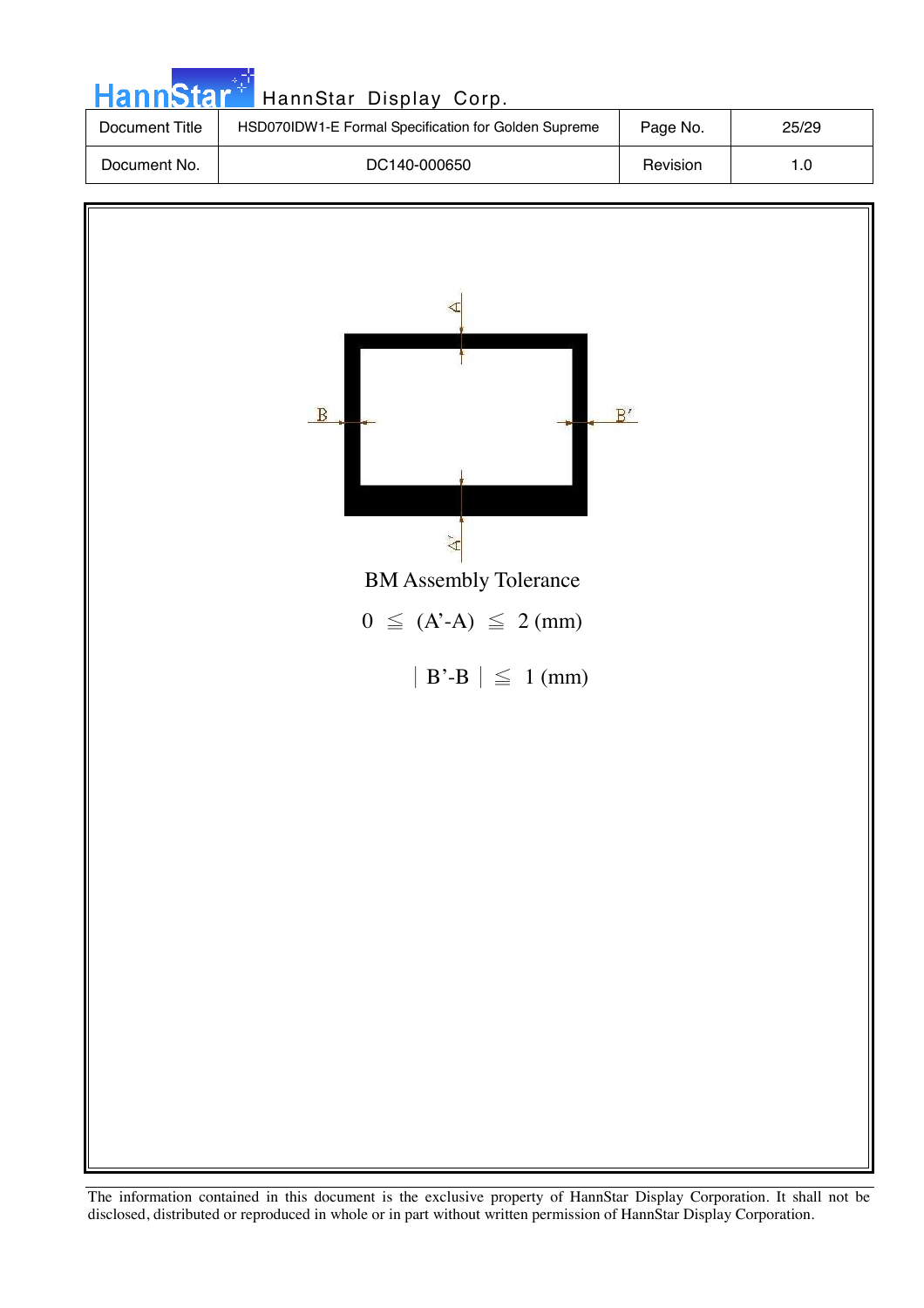|                                                                                                                                                                                                                                                                                           |      | HannStar Display Corp. |                    |  |            |      |          |                |      |      |      |      |
|-------------------------------------------------------------------------------------------------------------------------------------------------------------------------------------------------------------------------------------------------------------------------------------------|------|------------------------|--------------------|--|------------|------|----------|----------------|------|------|------|------|
| HannStar <sup>+1</sup><br>HSD070IDW1-E Formal Specification for Golden Supreme<br>Page No.<br>Document Title                                                                                                                                                                              |      |                        |                    |  |            |      | 26/29    |                |      |      |      |      |
| Document No.<br>DC140-000650                                                                                                                                                                                                                                                              |      |                        |                    |  |            |      | Revision | 1.0            |      |      |      |      |
| 9.0 LOT MARK<br>9.1 Lot Mark                                                                                                                                                                                                                                                              |      |                        |                    |  |            |      |          |                |      |      |      |      |
| $\mathbf{2}$<br>3<br>5<br>$6\phantom{1}6$<br>$\overline{7}$<br>12<br>13<br>15<br>8<br>9<br>10<br>11<br>14<br>$\mathbf{1}$<br>4                                                                                                                                                            |      |                        |                    |  |            |      |          |                |      |      |      |      |
| Code 1,2,3,4,5,6: HannStar internal flow control code.<br>Code 7: production location.<br>Code 8: production year.<br>Code 9: production month.<br>Code 10, 11, 12, 13, 14, 15: serial number.<br>Note (1) Production Year: Code 8 is defined by the last number of the year, for example |      |                        |                    |  |            |      |          |                |      |      |      |      |
| Year                                                                                                                                                                                                                                                                                      | 2001 | 2002                   | 2003               |  | 2004       | 2005 | 2006     | 2007           |      | 2008 | 2009 | 2010 |
| Mark                                                                                                                                                                                                                                                                                      | 1    | $\overline{c}$         | 3                  |  | 4          | 5    | 6        | $\overline{7}$ | 8    |      | 9    | 0    |
| Note (2) Production Month                                                                                                                                                                                                                                                                 |      |                        |                    |  | Jul.       |      | Sep.     | Oct            | Nov. | Dec. |      |      |
| Month<br>Jan.<br>Feb.<br>Mar.<br>May.<br>Jun.<br>Apr.<br>Aug.<br><b>Mark</b><br>$\overline{2}$<br>3<br>4<br>5<br>6<br>$\overline{7}$<br>8<br>1                                                                                                                                            |      |                        |                    |  |            | 9    | A        | B              | C    |      |      |      |
| 9.2 Detail of Lot Mark<br>(1) Below label is attached on the backside of the LCD module. See Section 8.0: Outline<br>Dimension.<br>(2) The detail of Lot Mark is attached as below.<br>(3) This is subject to change without prior notice.                                                |      |                        |                    |  |            |      |          |                |      |      |      |      |
|                                                                                                                                                                                                                                                                                           |      |                        | Baliart<br>Geboort |  | HSD070IDW1 |      |          | HannStar       |      |      |      |      |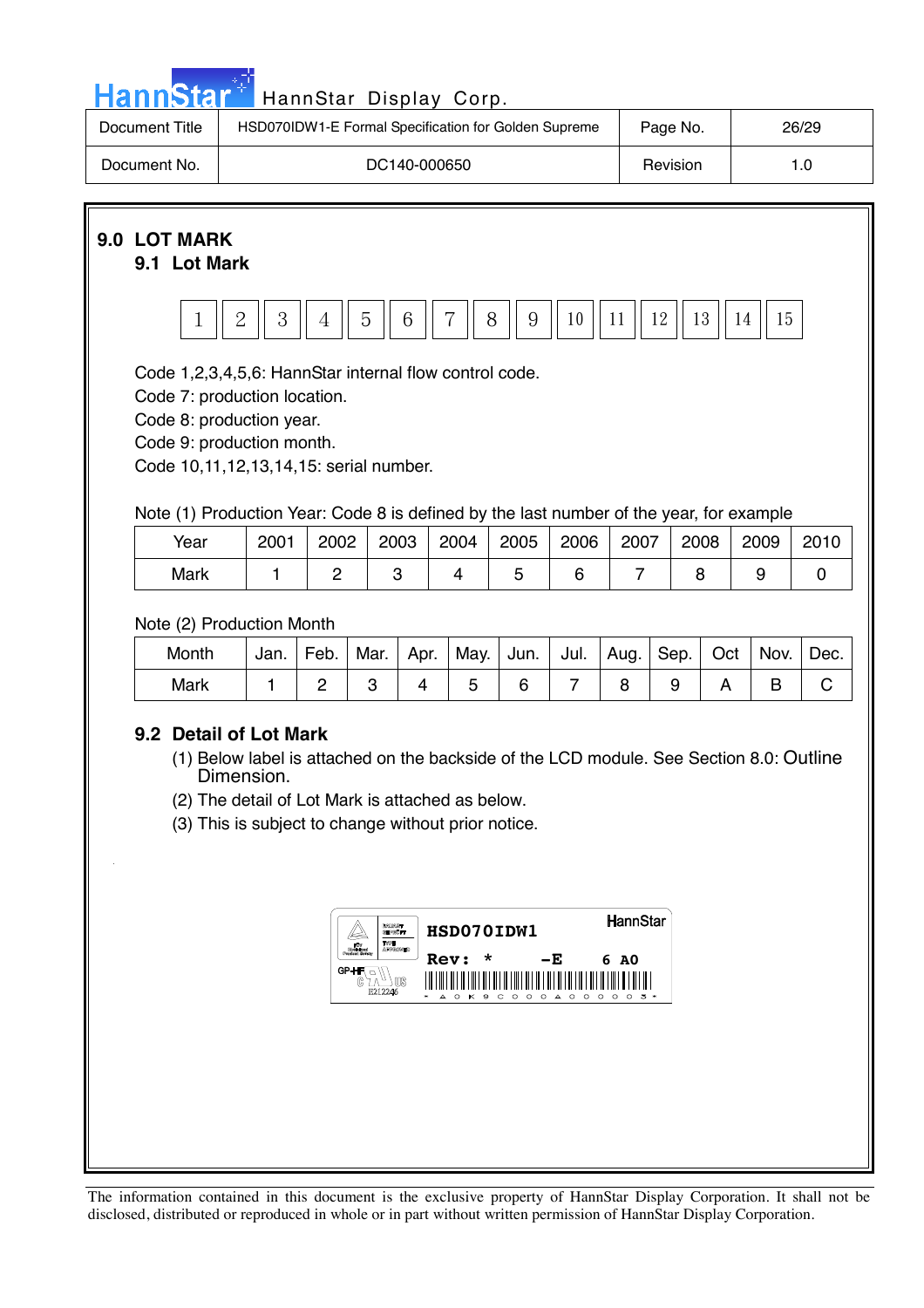| HannStar <sup>®</sup>                                                                                                                                                                                                                                                                                                                                                                                                  |                                                                                       | HannStar Display Corp.                               |                    |       |  |  |  |  |  |  |
|------------------------------------------------------------------------------------------------------------------------------------------------------------------------------------------------------------------------------------------------------------------------------------------------------------------------------------------------------------------------------------------------------------------------|---------------------------------------------------------------------------------------|------------------------------------------------------|--------------------|-------|--|--|--|--|--|--|
| <b>Document Title</b>                                                                                                                                                                                                                                                                                                                                                                                                  |                                                                                       | HSD070IDW1-E Formal Specification for Golden Supreme | Page No.           | 27/29 |  |  |  |  |  |  |
| Document No.                                                                                                                                                                                                                                                                                                                                                                                                           |                                                                                       | Revision                                             | 1.0                |       |  |  |  |  |  |  |
|                                                                                                                                                                                                                                                                                                                                                                                                                        |                                                                                       |                                                      |                    |       |  |  |  |  |  |  |
| <b>10.0 PACKAGE SPECIFICATION</b>                                                                                                                                                                                                                                                                                                                                                                                      |                                                                                       |                                                      |                    |       |  |  |  |  |  |  |
| 10.1 Packing form                                                                                                                                                                                                                                                                                                                                                                                                      |                                                                                       |                                                      |                    |       |  |  |  |  |  |  |
|                                                                                                                                                                                                                                                                                                                                                                                                                        | (1) Package quantity in one carton: 80 pieces.<br>(2) Carton size: 451mmx375mmx284mm. |                                                      |                    |       |  |  |  |  |  |  |
|                                                                                                                                                                                                                                                                                                                                                                                                                        |                                                                                       |                                                      |                    |       |  |  |  |  |  |  |
|                                                                                                                                                                                                                                                                                                                                                                                                                        | 10.2 Packing assembly drawings                                                        |                                                      |                    |       |  |  |  |  |  |  |
|                                                                                                                                                                                                                                                                                                                                                                                                                        |                                                                                       |                                                      |                    |       |  |  |  |  |  |  |
|                                                                                                                                                                                                                                                                                                                                                                                                                        |                                                                                       |                                                      |                    |       |  |  |  |  |  |  |
|                                                                                                                                                                                                                                                                                                                                                                                                                        |                                                                                       |                                                      |                    |       |  |  |  |  |  |  |
|                                                                                                                                                                                                                                                                                                                                                                                                                        |                                                                                       |                                                      |                    |       |  |  |  |  |  |  |
|                                                                                                                                                                                                                                                                                                                                                                                                                        |                                                                                       | <b>ESD Bag</b>                                       |                    |       |  |  |  |  |  |  |
|                                                                                                                                                                                                                                                                                                                                                                                                                        |                                                                                       |                                                      |                    |       |  |  |  |  |  |  |
|                                                                                                                                                                                                                                                                                                                                                                                                                        |                                                                                       |                                                      |                    |       |  |  |  |  |  |  |
|                                                                                                                                                                                                                                                                                                                                                                                                                        |                                                                                       |                                                      |                    |       |  |  |  |  |  |  |
|                                                                                                                                                                                                                                                                                                                                                                                                                        | LCM                                                                                   |                                                      |                    |       |  |  |  |  |  |  |
|                                                                                                                                                                                                                                                                                                                                                                                                                        |                                                                                       |                                                      |                    | 3.    |  |  |  |  |  |  |
|                                                                                                                                                                                                                                                                                                                                                                                                                        |                                                                                       |                                                      | <b>Fold Back</b>   |       |  |  |  |  |  |  |
|                                                                                                                                                                                                                                                                                                                                                                                                                        | Tape                                                                                  | <b>Corner Pad</b><br><b>Partition/Pad</b>            |                    |       |  |  |  |  |  |  |
|                                                                                                                                                                                                                                                                                                                                                                                                                        |                                                                                       | <b>LCM+ESD bag</b>                                   |                    |       |  |  |  |  |  |  |
|                                                                                                                                                                                                                                                                                                                                                                                                                        |                                                                                       |                                                      |                    |       |  |  |  |  |  |  |
|                                                                                                                                                                                                                                                                                                                                                                                                                        | L. Killer                                                                             |                                                      | 4.                 |       |  |  |  |  |  |  |
| $\mathbb{E} \mathbb{E} \mathbb{E} \mathbb{E} \mathbb{E} \mathbb{E} \mathbb{E} \mathbb{E} \mathbb{E} \mathbb{E} \mathbb{E} \mathbb{E} \mathbb{E} \mathbb{E} \mathbb{E} \mathbb{E} \mathbb{E} \mathbb{E} \mathbb{E} \mathbb{E} \mathbb{E} \mathbb{E} \mathbb{E} \mathbb{E} \mathbb{E} \mathbb{E} \mathbb{E} \mathbb{E} \mathbb{E} \mathbb{E} \mathbb{E} \mathbb{E} \mathbb{E} \mathbb{E} \mathbb{E} \mathbb{E} \mathbb{$ |                                                                                       | 5.                                                   | <b>LCM+ESD bag</b> |       |  |  |  |  |  |  |
|                                                                                                                                                                                                                                                                                                                                                                                                                        |                                                                                       | Box                                                  |                    |       |  |  |  |  |  |  |
|                                                                                                                                                                                                                                                                                                                                                                                                                        | 6.                                                                                    |                                                      |                    |       |  |  |  |  |  |  |
|                                                                                                                                                                                                                                                                                                                                                                                                                        |                                                                                       | Material                                             | Notice             |       |  |  |  |  |  |  |
|                                                                                                                                                                                                                                                                                                                                                                                                                        | Box                                                                                   | <b>Corrugated Paper Board</b>                        | (AB Flute)         |       |  |  |  |  |  |  |
|                                                                                                                                                                                                                                                                                                                                                                                                                        | Partition/Pad                                                                         | (B Flute)                                            |                    |       |  |  |  |  |  |  |
|                                                                                                                                                                                                                                                                                                                                                                                                                        | Corner Pad                                                                            | <b>Corrugated Paper Board</b>                        | (AB Flute)         |       |  |  |  |  |  |  |
|                                                                                                                                                                                                                                                                                                                                                                                                                        | ESD bag                                                                               | PE                                                   |                    |       |  |  |  |  |  |  |
|                                                                                                                                                                                                                                                                                                                                                                                                                        |                                                                                       |                                                      |                    |       |  |  |  |  |  |  |
|                                                                                                                                                                                                                                                                                                                                                                                                                        |                                                                                       |                                                      |                    |       |  |  |  |  |  |  |
|                                                                                                                                                                                                                                                                                                                                                                                                                        |                                                                                       |                                                      |                    |       |  |  |  |  |  |  |
|                                                                                                                                                                                                                                                                                                                                                                                                                        |                                                                                       |                                                      |                    |       |  |  |  |  |  |  |
|                                                                                                                                                                                                                                                                                                                                                                                                                        |                                                                                       |                                                      |                    |       |  |  |  |  |  |  |

n.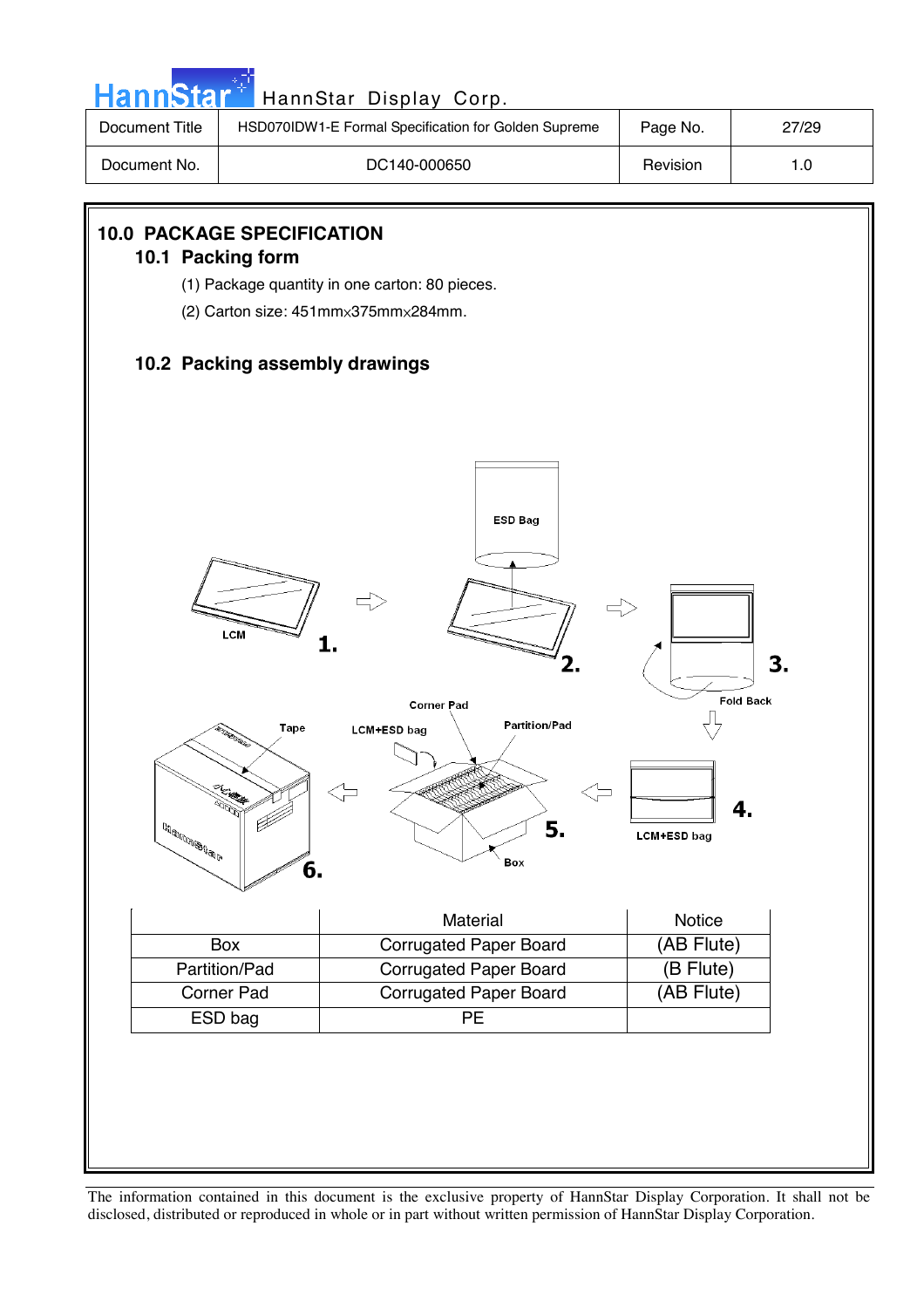| n n | ann |    |  |
|-----|-----|----|--|
| . . |     | ЫИ |  |

| Document Title | HSD070IDW1-E Formal Specification for Golden Supreme | Page No. | 28/29 |
|----------------|------------------------------------------------------|----------|-------|
| Document No.   | DC140-000650                                         | Revision | 1.0   |

## **11.0 GENERAL PRECAUTION**

## **11.1 Use Restriction**

This product is not authorized for use in life supporting systems, aircraft navigation control systems, military systems and any other application where performance failure could be life threatening or otherwise catastrophic.

## **11.2 Disassembling or Modification**

 Do not disassemble or modify the module. It may damage sensitive parts inside LCD module, and may cause scratches or dust on the display. HannStar does not warrant the module, if customers disassemble or modify the module.

## **11.3 Breakage of LCD Panel**

- 11.3.1.If LCD panel is broken and liquid crystal spills out, do not ingest or inhale liquid crystal, and do not contact liquid crystal with skin.
- 11.3.2. If liquid crystal contacts mouth or eyes, rinse out with water immediately.
- 11.3.3. If liquid crystal contacts skin or cloths, wash it off immediately with alcohol and rinse thoroughly with water.
- 11.3.4. Handle carefully with chips of glass that may cause injury, when the glass is broken.

## **11.4 Electric Shock**

- 11.4.1. Disconnect power supply before handling LCD module.
- 11.4.2. Do not pull or fold the LED cable.
- 11.4.3. Do not touch the parts inside LCD modules and the fluorescent LED's connector or cables in order to prevent electric shock.

## **11.5 Absolute Maximum Ratings and Power Protection Circuit**

- 11.5.1. Do not exceed the absolute maximum rating values, such as the supply voltage variation, input voltage variation, variation in parts' parameters, environmental temperature, etc., otherwise LCD module may be damaged.
- 11.5.2. Please do not leave LCD module in the environment of high humidity and high temperature for a long time.
- 11.5.3. It's recommended to employ protection circuit for power supply.

## **11.6 Operation**

- 11.6.1 Do not touch, push or rub the polarizer with anything harder than HB pencil lead.
- 11.6.2 Use fingerstalls of soft gloves in order to keep clean display quality, when persons handle the LCD module for incoming inspection or assembly.
- 11.6.3 When the surface is dusty, please wipe gently with absorbent cotton or other soft material.